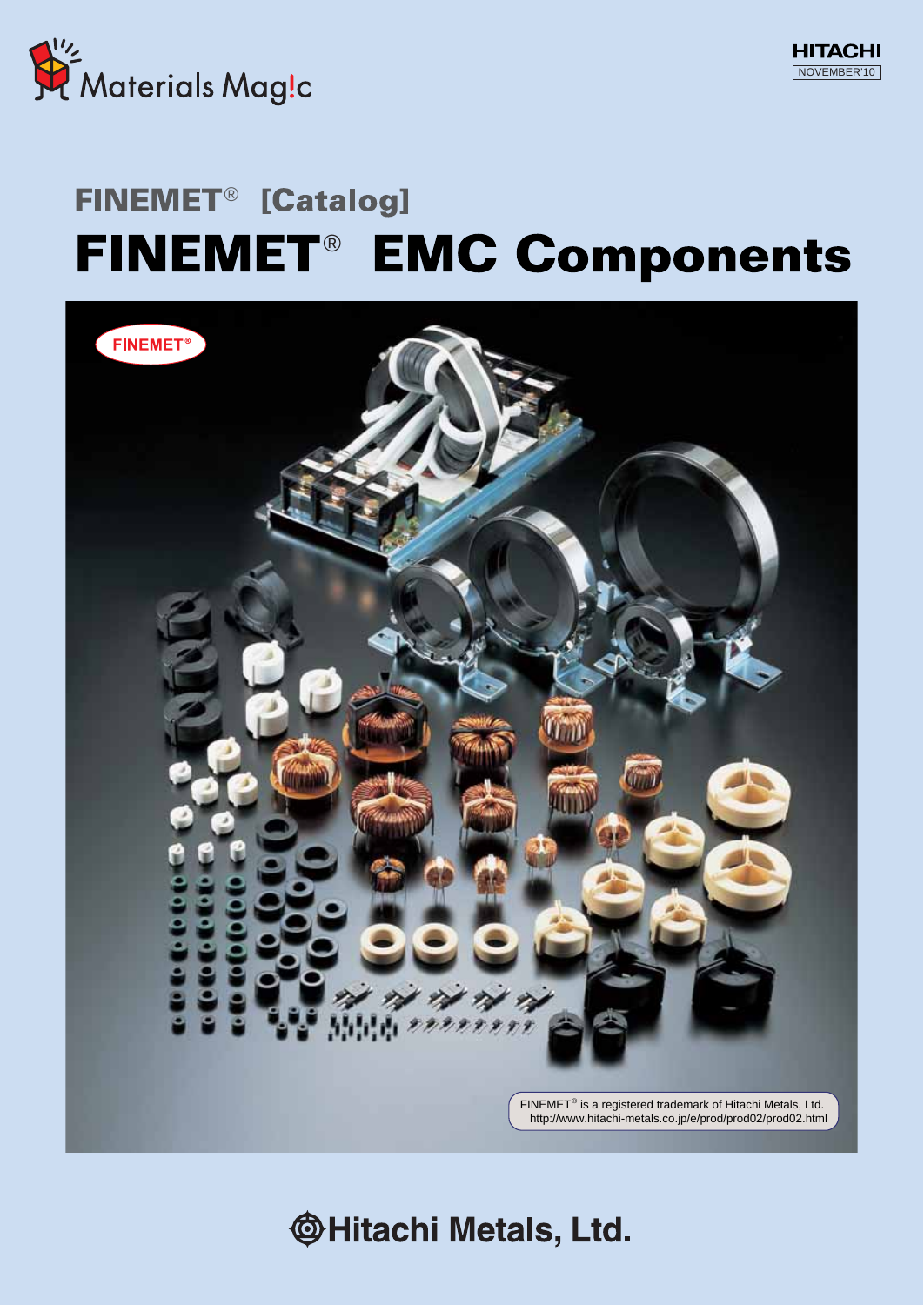As IT and electronic devices become small and improve its performance, issues of electromagnetic noise are addressed. EMC regulations for those devices have been tighten and, consequently, need for high efficiency noise reduction components is urged for electronic devices.

Hitachi Metals Ltd. provides a series of high efficiency EMC components using FINEMET®, the first nanocrystalline soft magnetic material in the world, to meet this requirements.

The FINEMET® EMC components offer superior technical solution for electromagnetic noise suppression, size reduction and low energy loss for your application.

### **CONTENTS**

| What is FINEMET <sup>®</sup> ?, FINEMET <sup>®</sup> EMC Components ·································· | 3 |
|--------------------------------------------------------------------------------------------------------|---|
|                                                                                                        | 4 |
| For DC and single-phase AC power lines                                                                 |   |
|                                                                                                        | 5 |
|                                                                                                        | 8 |
|                                                                                                        |   |
| For three-phase AC power lines                                                                         |   |
|                                                                                                        |   |
|                                                                                                        |   |
|                                                                                                        |   |
|                                                                                                        |   |
|                                                                                                        |   |
| For signal lines, DC and single-phase AC power lines                                                   |   |
| O FT-3KM K series <b>O FT-3KM K Series O FT-3KM</b> K series <b>All 20</b>                             |   |
|                                                                                                        |   |
| For three-phase AC power lines                                                                         |   |
|                                                                                                        |   |
| For signal lines, DC and AC power lines and Output filters                                             |   |
|                                                                                                        |   |
| O FT-3KL F series <b>CONFIDENTIAL CONTROL</b> 25                                                       |   |
| O FT-3KM S series <b>CODE TE-3KM</b> S series <b>O FT-3KM</b> S series <b>O FT-3KM</b>                 |   |
|                                                                                                        |   |
| For small handling power                                                                               |   |
|                                                                                                        |   |
| For medium-large handling power                                                                        |   |
|                                                                                                        |   |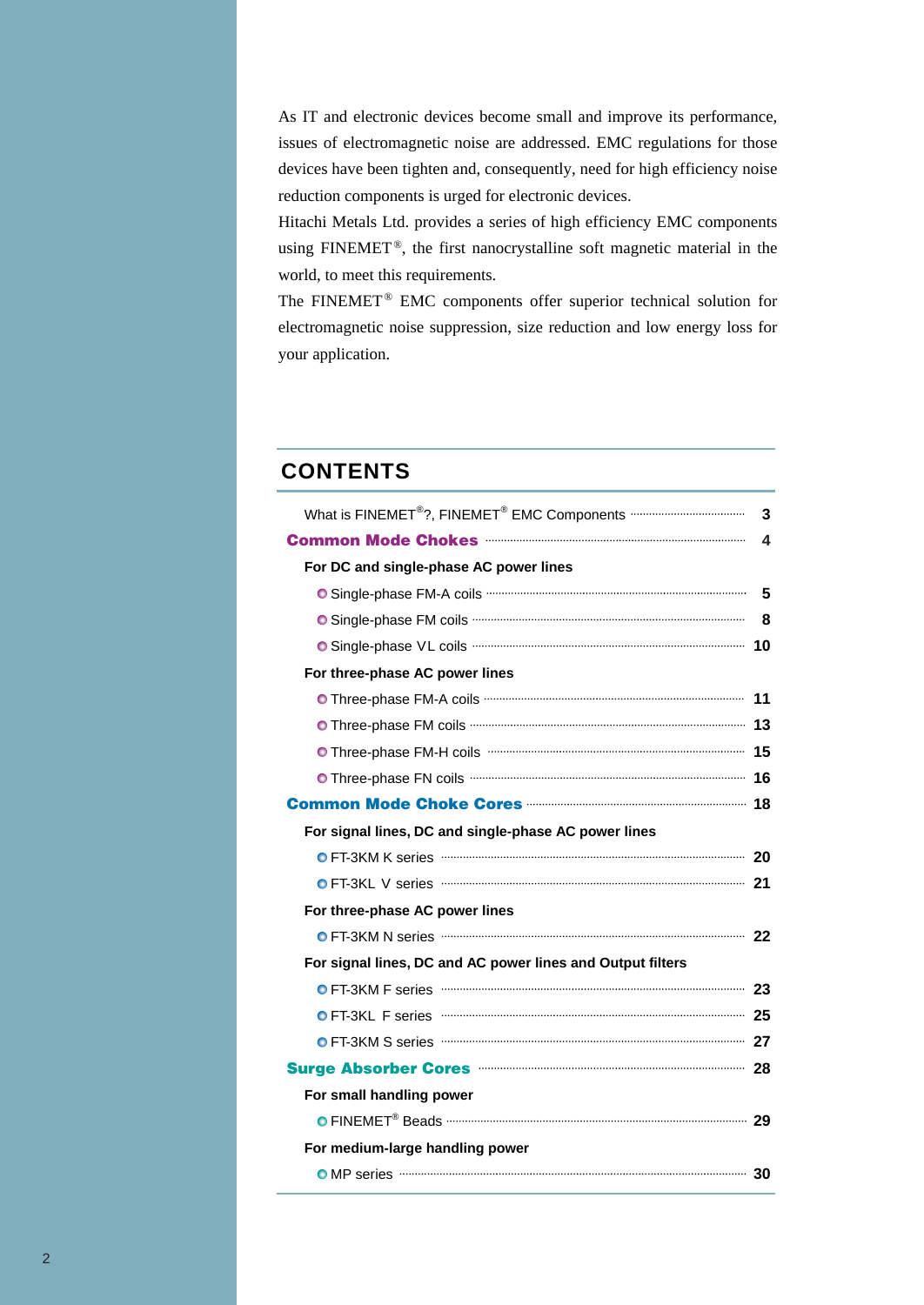### <span id="page-2-0"></span>**What is FINEMET ® ?**

#### **The first nanocrystalline soft magnetic material in the world developed by Hitachi Metals, Ltd.**

The precursor material of FINEMET<sup>®</sup> is amorphous metal obtained by rapid quenching the molten metal, consisting of Fe, Si, B and small amounts of Cu and Nb. By applying heat treatment to the alloy at higher temperature than its crystallization temperature, this alloy forms Nano-Crystalline structure (grain size of approximately 10 nanometer).

#### **Provided with both high saturation magnetic flux density and high permeability.**

 $FINEMET<sup>®</sup>$  has high saturation magnetic flux density (more than 1T) comparable to Fe-based amorphous metal and high permeability (over 10,000 at 100kHz) comparable to Co-based amorphous metal. It has the advantages of both Fe based and Co based amorphous metals.

#### **Excellent temperature characteristics.**

FINEMET<sup>®</sup> has very high Curie temperature (570°C) which results in small permeability variation (less than +/-10%) at a temperature range from -40 to +150˚C.

#### **Less affected by mechanical stress, and very low audible noise emission.**

FINEMET's permeability and core loss are hardly affected by mechanical stress due to near-zero magnetostriction (less than  $10^{-6}$ ). Furthermore, its low magnetostriction significantly reduces audible noise emission when the voltage and current applied to the core at audible frequency range.

**[Common Mode Chokes](#page-3-0) [Common Mode Choke Cores](#page-17-0)** 

### **FINEMET ® EMC Components**





[Single-phase VL coils](#page-9-0)







[FT-3KM K series](#page-19-0) [FT-3KM V series](#page-20-0)

[FT-3KM F series](#page-22-0) [FT-3K L F series](#page-24-0)







[Three-phase FM-H coils](#page-14-0) [Three-phase FN coils](#page-15-0)



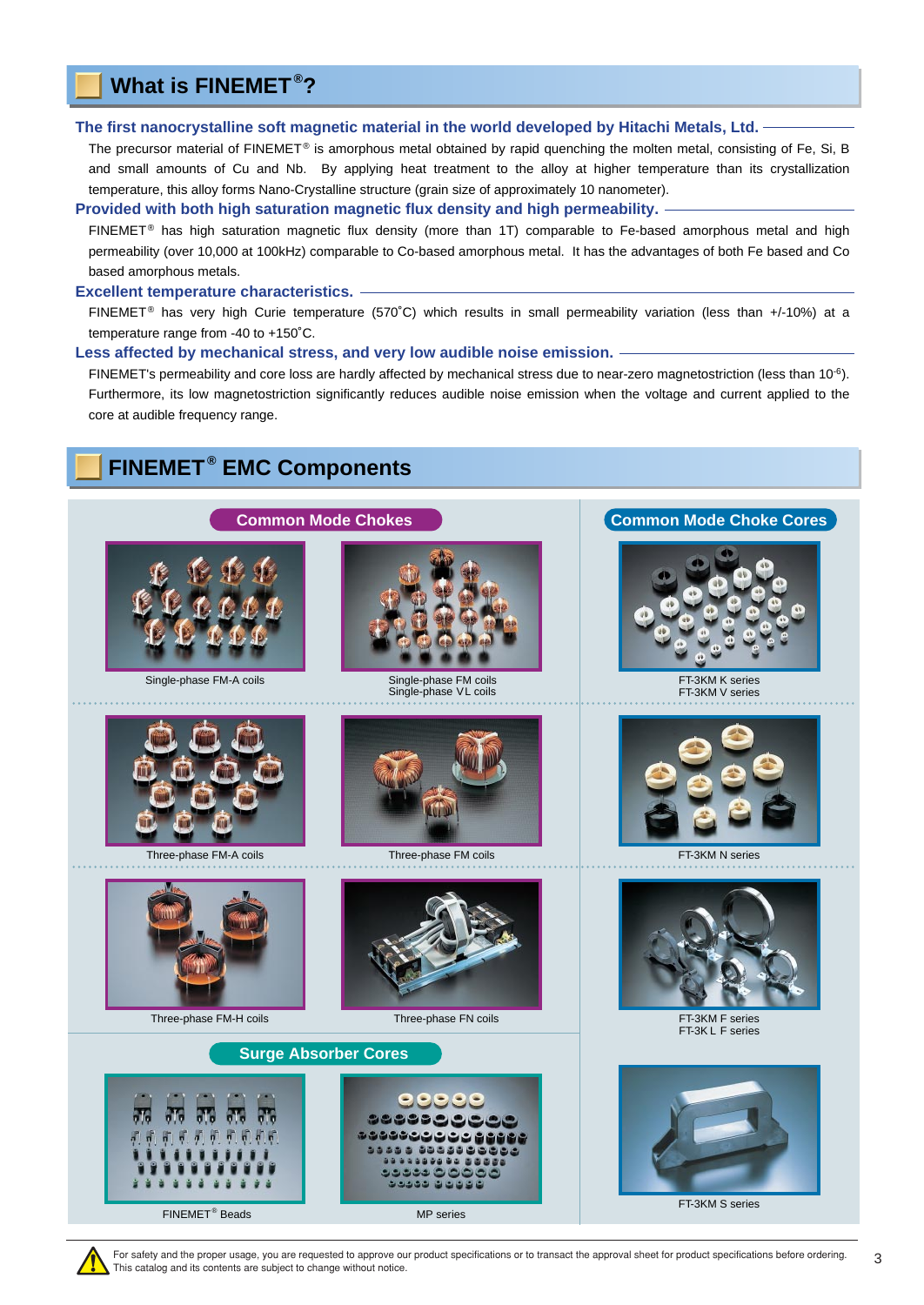### <span id="page-3-0"></span>**Common Mode Chokes**

#### **Features**

**FINEMET common mode chokes (CMC) have superior characteristics when compared with Mn-Zn ferrite chokes. Those characteristics are as follows:** 

- 1) Having high permeability and low Q factor,  $FINEMET^{\circ}$  CMC has higher impedance over a wide frequency range, which result in offering excellent noise suppression performance at wide frequency range. When FINEMET<sup>®</sup> and Mn-Zn ferrite chokes have same inductance at 100kHz, FINEMET<sup>®</sup> chokes show impedance two times higher than that of Mn-Zn ferrite chokes. Furthermore, since FINEMET® chokes require fewer windings to obtain the same inductance as Mn-Zn ferrite chokes, stray capacitance can be reduced and it allows high impedance at higher frequencies than 1 MHz (Figure 1).
- 2) Their frequency characteristics of impedance are not significantly affected by temperature change. As a result, it offers high noise suppression effect over a wide temperature range (Figure 2, 3).

### **Applications**

**Air conditioner, elevator, liquid pump, inverters, NC machine, welding equipment, AC servo, UPS, personal computer, computer peripherals, copy machine, networking equipment, broadcast equipment, medical equipment, etc.**



Figure 1. Comparison of impedance (8mH at 100kHz)





Figure 2. Temperature dependence of impedance for FINEMET<sup>®</sup> common mode chokes Figure 3. Temperature dependence of impedance for Mn-Zn ferrite common mode chokes

4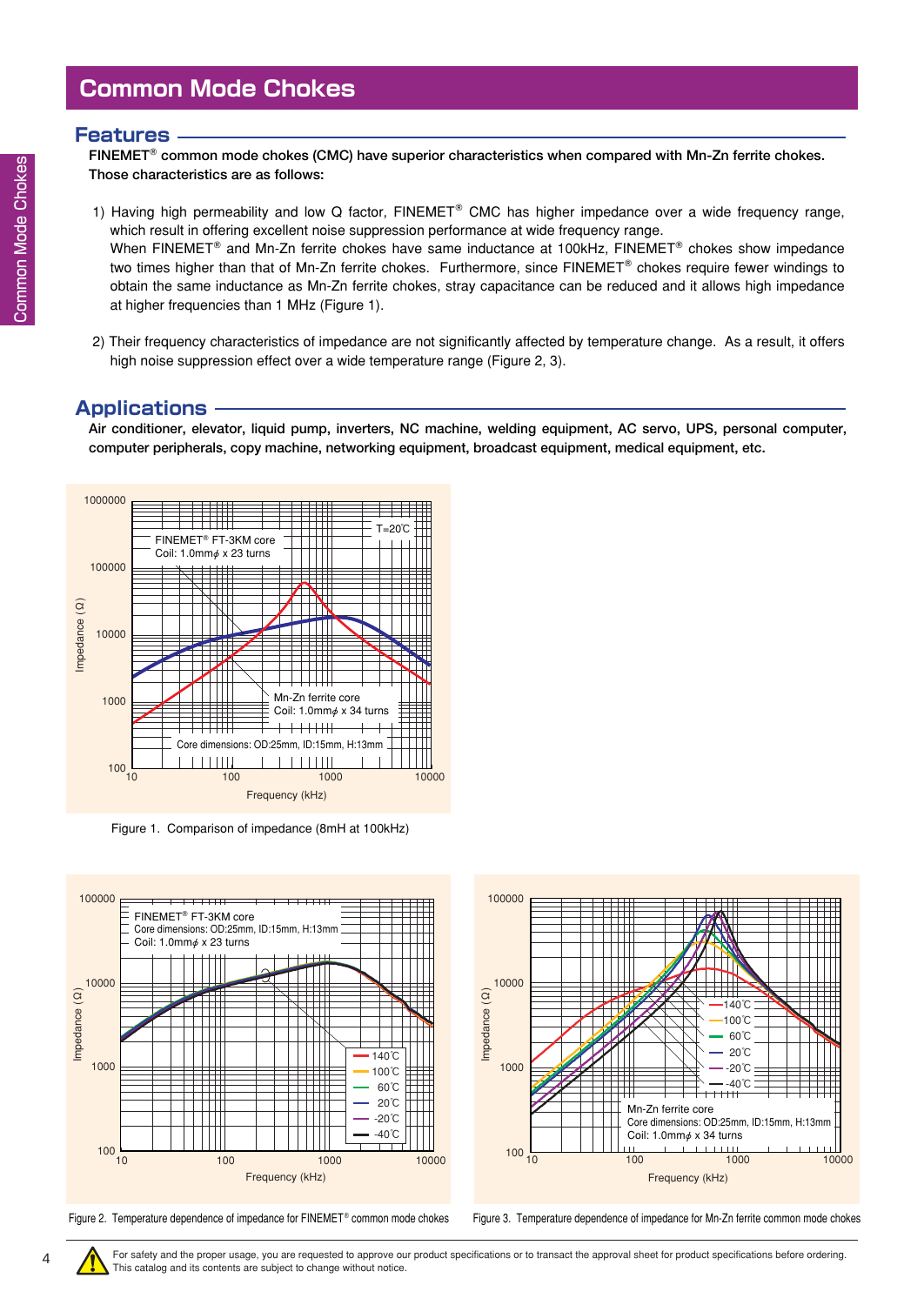<span id="page-4-0"></span>For DC and single-phase AC power lines

## **Single-phase FM-A coils**

**FM-A series single-phase common mode chokes are cost economical version of FM series (P.8) that use a new manufacturing process and new structure.**



#### **Table 1. Standard Specifications**

| Item                        | Specification                                                          |
|-----------------------------|------------------------------------------------------------------------|
| Rated voltage               | <b>DC250V</b><br>AC250V or                                             |
| Insulation voltage rating   | AC2kV for 1 min. or AC2.4kV for 3 sec. (line-line)                     |
| Insulation resistance       | Over 100M $\Omega$ after applying DC500V for 1min. (line-line)         |
| Insulation grade            | Class B (130℃)                                                         |
| Temperature rise            | Refer to each specification                                            |
| Operating temperature range | $-40^{\circ}$ C $-+130^{\circ}$ C (including temperature rise of core) |

・ No Ozone Layer Depleting Chemicals are used in these products or in their manufacturing process.

\* Note 1: The temperature rise in the above table is a projected value based on temperature rise by the heat of the coil when the rated current (DC or 50/60Hz) in the table below is conducted.

\* Note 2: The temperature rise is affected by the mounting condition on the circuit board and the amount of harmonic distortion on the load current. Please make sure the temperature of the coil and the terminals not to exceed the operating temperature range.

**Table 2. Product code, part name and specifications**

|          |                | Rated   | $ Z $ (k $\Omega$ )   L (mH) |                 | Wire |      |      | Finished dimensions (mm) |      |      | Weight | <b>DC</b>                  |               |       |
|----------|----------------|---------|------------------------------|-----------------|------|------|------|--------------------------|------|------|--------|----------------------------|---------------|-------|
| Product  | P/N            | current | 100kHz                       | 100kHz diameter |      | A    | B    | C                        | F    | G    | (g)    | resistance<br>$(m \Omega)$ | Temp.rise     | Shape |
| code     |                | (A)     | MIN.                         | REF.            | (mm) | MAX. | MAX. | MAX.                     | REF. | REF. | TYP.   | MAX.                       | $(\degree C)$ |       |
| F1AH0713 | FM-A083V692PF  | 8       | 6.9                          | 8.1             | 1.4  | 34   | 30.5 | 37                       | 10   | 26   | 64     | 25                         | 45            | Fig.4 |
| F1AH0714 | FM-A103V402PF  | 10      | 4.0                          | 4.7             | 1.6  | 36   | 30.5 | 37                       | 10   | 26   | 63     | 15                         | 45            | Fig.4 |
| F1AH0592 | FM-A104V103PF  | 10      | 10.0                         | 11.8            | 1.6  | 42   | 32   | 43                       | 10   | 28   | 102    | 19                         | 45            | Fig.4 |
| F1AH0872 | FM-A153V332PF  | 15      | 3.3                          | 3.9             | 1.7  | 38   | 33   | 37                       | 18   | 16   | 70     | 12                         | 60            | Fig.4 |
| F1AH0717 | FM-A154V442PF  | 15      | 4.4                          | 5.2             | 1.9  | 42   | 32   | 44                       | 10   | 28   | 98     | 9                          | 45            | Fig.4 |
| F1AH0873 | FM-A154V722PF  | 15      | 7.2                          | 8.5             | 1.7  | 42   | 32   | 44                       | 10   | 28   | 102    | 14                         | 60            | Fig.4 |
| F1AH0718 | FM-A204V262PF  | 20      | 2.6                          | 3.1             | 2.2  | 44   | 32   | 44                       | 20   | 28   | 102    | 6                          | 45            | Fig.4 |
| F1AH0599 | FM-A205V852PF  | 20      | 8.5                          | 10.0            | 2.2  | 52   | 43   | 60                       | 18   | 34   | 202    | 12                         | 60            | Fig.4 |
| F1AH0719 | FM-A254V132PF  | 25      | 1.3                          | 1.6             | 2.4  | 44   | 32   | 45                       | 20   | 28   | 95     | 4                          | 45            | Fig.4 |
| F1AH0722 | FM-A255V242PF  | 25      | 2.4                          | 2.9             | 2.6  | 52   | 43   | 55                       | 18   | 34   | 163    | 5                          | 45            | Fig.4 |
| F1AH0591 | FM-A305V212PF  | 30      | 2.1                          | 2.5             | 3.0  | 57   | 43   | 60                       | 18   | 34   | 188    | 3                          | 45            | Fig.4 |
| F1AH0874 | FM-A054V173YPF | 5       | 17.0                         | 20.9            | 1.0  | 43   | 34   | —                        | 15   | 35   | 75     | 60                         | 30            | Fig.5 |
| F1AH0723 | FM-A083V692YPF | 8       | 6.9                          | 8.1             | 1.4  | 38   | 32   | —                        | 13   | 30   | 64     | 25                         | 45            | Fig.5 |
| F1AH0875 | FM-A083V942YPF | 8       | 9.4                          | 11.0            | 1.3  | 39   | 34   | —                        | 13   | 30   | 66     | 33                         | 50            | Fig.5 |
| F1AH0876 | FM-A084V173YPF | 8       | 17.0                         | 20.9            | 1.3  | 43   | 34   | —                        | 15   | 35   | 98     | 38                         | 45            | Fig.5 |
| F1AH0724 | FM-A103V402YPF | 10      | 4.0                          | 4.7             | 1.6  | 38   | 33   | —                        | 13   | 30   | 63     | 15                         | 45            | Fig.5 |
| F1AH0726 | FM-A104V103YPF | 10      | 10.0                         | 11.8            | 1.6  | 43   | 35   | —                        | 15   | 35   | 102    | 19                         | 45            | Fig.5 |
| F1AH0877 | FM-A153V332YPF | 15      | 3.3                          | 3.9             | 1.7  | 38   | 33   | —                        | 13   | 30   | 70     | 12                         | 60            | Fig.5 |
| F1AH0727 | FM-A154V442YPF | 15      | 4.4                          | 5.2             | 1.9  | 43   | 35   | —                        | 15   | 35   | 98     | 9                          | 45            | Fig.5 |
| F1AH0878 | FM-A154V722YPF | 15      | 7.2                          | 8.5             | 1.7  | 43   | 34   | $\overline{\phantom{0}}$ | 15   | 35   | 102    | 14                         | 60            | Fig.5 |
| F1AH0879 | FM-A205V852YPF | 20      | 8.5                          | 10.0            | 2.2  | 57   | 45   | —                        | 40   | 27   | 202    | 12                         | 60            | Fig.5 |

・ UL94 V-0 certified resin is used for these cores and base plates.

・ Lead-free solder is used for the winding coils.

・ Custom made products are available.

|                             | FM-A                                                                                                                                                   |  |
|-----------------------------|--------------------------------------------------------------------------------------------------------------------------------------------------------|--|
| Designation of<br>part name | Coil name<br>Rated current (A) —<br>Core shape -<br>Impedance: $\square \square \times 10^{\triangle} \Omega$<br>Shape: (non: vertical, Y: horizontal) |  |
|                             | Lead-free                                                                                                                                              |  |

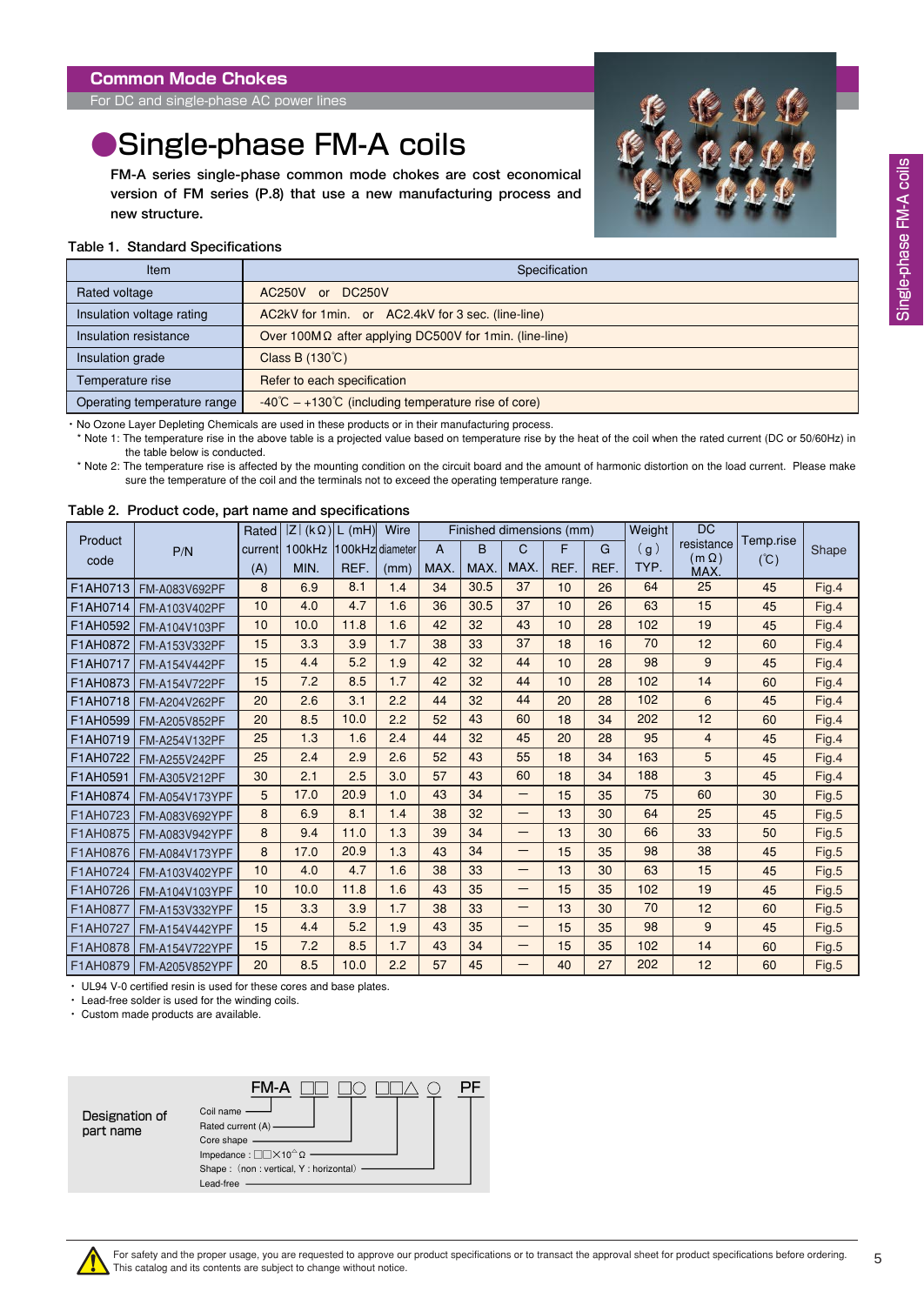#### **Common Mode Chokes**

For DC and single-phase AC power lines













Figure 7. Frequency dependence of impedance for single-phase FM-A coils with rated current 5A



Figure 8. Frequency dependence of impedance for single-phase FM-A coils with rated current 8A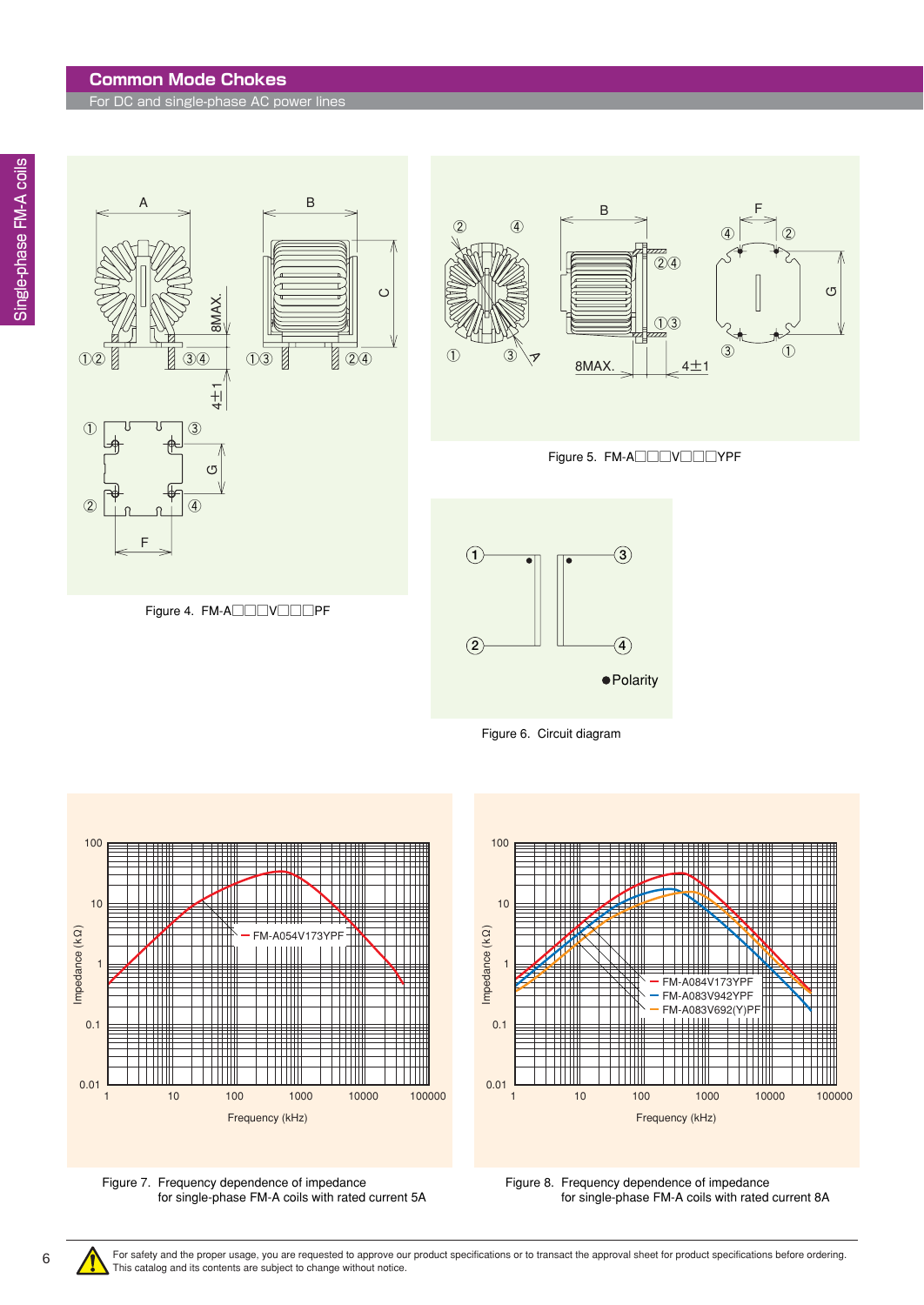Single-phase FM-A coils Single-phase FM-A coils



Figure 9. Frequency dependence of impedance for single-phase FM-A coils with rated current 10A



Figure 10. Frequency dependence of impedance for single-phase FM-A coils with rated current 15A



Figure 11. Frequency dependence of impedance for single-phase FM-A coils with rated current 20A



Figure 12. Frequency dependence of impedance for single-phase FM-A coils with rated current 25A-30A

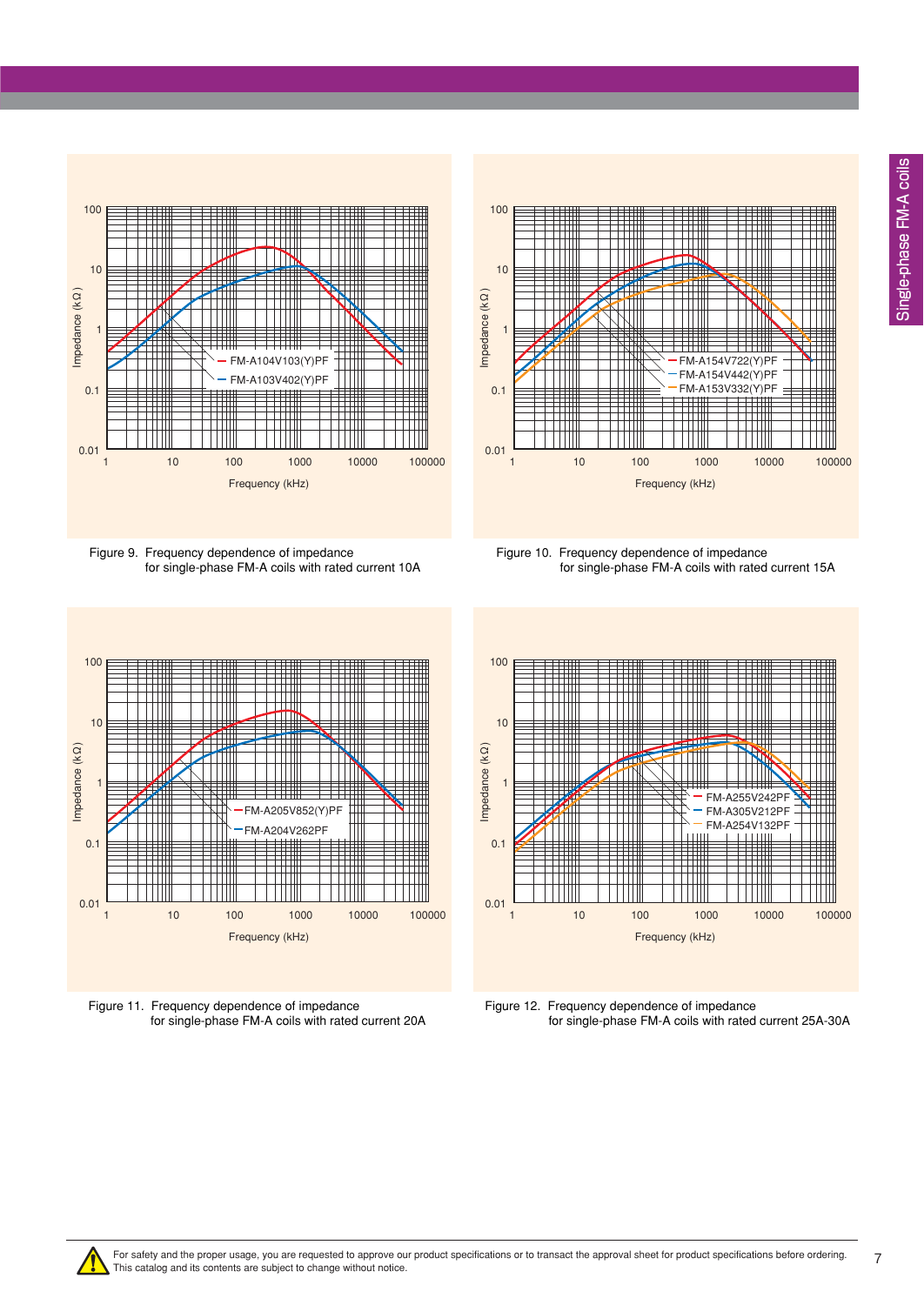### <span id="page-7-0"></span>●Single-phase FM coils

**FM series single-phase common mode chokes are compact in size and have excellent electromagnetic noise suppression properties.**



#### **Table 3. Standard Specifications**

| Item                        | Specification                                                        |
|-----------------------------|----------------------------------------------------------------------|
| Rated voltage               | AC250V or DC250V                                                     |
| Insulation voltage rating   | AC1.5kV for 1min. or AC1.8kV for 3 sec. (line-line)                  |
| Insulation resistance       | Over 100M $\Omega$ after applying DC500V for 1min. (line-line)       |
| Insulation grade            | Class E (120°C)                                                      |
| Temperature rise            | $*45^{\circ}$ C                                                      |
| Operating temperature range | $-40^{\circ}$ C $-+120^{\circ}$ (including temperature rise of core) |

・ No Ozone Layer Depleting Chemicals are used in these products or in their manufacturing process.

\* Note 1: The temperature rise in the above table is a projected value based on temperature rise by the heat of the coil when the rated current (DC or 50/60Hz) in the table below is conducted.

\* Note 2: The temperature rise is affected by the mounting condition on the circuit board and the amount of harmonic distortion on the load current. Please make sure the temperature of the coil and the terminals not to exceed the operating temperature range.

#### **Table 4. Product code, part name and specifications**

|          |                     | Rated          |       | $L$ (mH) | Wire     |      | Finished dimensions (mm) |                |      | Weight | <b>DC</b>                  |               |
|----------|---------------------|----------------|-------|----------|----------|------|--------------------------|----------------|------|--------|----------------------------|---------------|
| Product  | P/N                 | current        | 10kHz | 100kHz   | diameter | A    | B                        | F              | G    | (g)    | resistance<br>$(m \Omega)$ | Shape         |
| code     |                     | (A)            | MIN.  | MIN.     | (mm)     | MAX. | MAX.                     | REF.           | REF. | TYP.   | MAX.                       |               |
| F1AH0866 | FM02W752MPF         | $\overline{2}$ | 31.0  | 5.0      | 0.4      | 16   | 12                       | 5              | 11   | 4.2    | 135                        | <b>Fig.13</b> |
| F1AH0813 | FM03C782MBPF        | 3              | 28.1  | 7.8      | 0.7      | 31   | 25                       | $\overline{7}$ | 22   | 30     | 80                         | <b>Fig.13</b> |
| F1AH0814 | FM03D382MBPF        | 3              | 15.0  | 3.8      | 0.8      | 29   | 25                       | $\overline{7}$ | 17   | 24     | 40                         | <b>Fig.13</b> |
| F1AH0790 | FM05E572MBPF        | 5              | 22.0  | 5.7      | 1.1      | 33   | 32                       | $\overline{7}$ | 24   | 55     | 30                         | <b>Fig.13</b> |
| F1AH0815 | FM05F852MBPF        | 5              | 39.1  | 8.5      | 1.1      | 37   | 32                       | $\overline{7}$ | 28   | 66     | 40                         | <b>Fig.13</b> |
| F1AH0816 | FM08E242MBPF        | 8              | 9.3   | 2.4      | 1.4      | 36   | 32                       | $\overline{7}$ | 24   | 51     | 12                         | <b>Fig.13</b> |
| F1AH0817 | FM10G752MBPF        | 10             | 29.3  | 7.5      | 1.4      | 50   | 32                       | $\overline{7}$ | 25   | 107    | 20                         | <b>Fig.13</b> |
| F1AH0818 | FM10I113MBPF        | 10             | 44.4  | 10.6     | 1.5      | 50   | 37                       | 10             | 32   | 150    | 25                         | <b>Fig.13</b> |
| F1AH0819 | FM15F162MBPF        | 15             | 6.2   | 1.6      | 1.9      | 42   | 34                       | $\overline{7}$ | 28   | 120    | 6                          | <b>Fig.13</b> |
| F1AH0820 | FM15G462MBPF        | 15             | 18.0  | 4.6      | 1.8      | 51   | 34                       | $\overline{7}$ | 25   | 122    | 10                         | <b>Fig.13</b> |
| F1AH0821 | <b>FM15I682MBPF</b> | 15             | 26.9  | 6.8      | 1.9      | 53   | 39                       | 10             | 32   | 168    | 12                         | <b>Fig.13</b> |
| F1AH0822 | FM20G242MBPF        | 20             | 9.4   | 2.4      | 2.0      | 52   | 35                       | $\overline{7}$ | 25   | 117    | 6                          | <b>Fig.13</b> |
| F1AH0823 | <b>FM20I382MBPF</b> | 20             | 13.7  | 3.8      | 2.1      | 54   | 42                       | 10             | 32   | 162    | $\overline{7}$             | <b>Fig.13</b> |
| F1AH0880 | FM25G142MBPF        | 25             | 5.6   | 1.4      | 2.3      | 54   | 37                       | $\overline{7}$ | 25   | 155    | $\overline{4}$             | <b>Fig.13</b> |
| F1AH0825 | <b>FM25I292MBPF</b> | 25             | 10.3  | 2.9      | 2.3      | 55   | 43                       | 10             | 32   | 166    | 5                          | <b>Fig.13</b> |
| F1AH0826 | FM10G752MYBPF       | 10             | 29.3  | 7.5      | 1.4      | 55   | 34                       | 27             | 37   | 108    | 20                         | <b>Fig.14</b> |
| F1AH0827 | FM10I113MYBPF       | 10             | 44.4  | 10.6     | 1.5      | 55   | 40                       | 27             | 37   | 151    | 25                         | <b>Fig.14</b> |
| F1AH0828 | FM15G462MYBPF       | 15             | 18.0  | 4.6      | 1.8      | 55   | 37                       | 27             | 37   | 123    | 10                         | <b>Fig.14</b> |
| F1AH0829 | FM15I682MYBPF       | 15             | 26.9  | 6.8      | 1.9      | 55   | 42                       | 27             | 37   | 171    | 12                         | <b>Fig.14</b> |
| F1AH0830 | FM20G242MYBPF       | 20             | 9.4   | 2.4      | 2.0      | 55   | 38                       | 27             | 37   | 118    | 6                          | Fig. 14       |
| F1AH0831 | FM20I382MYBPF       | 20             | 13.7  | 3.8      | 2.1      | 55   | 45                       | 27             | 37   | 162    | $\overline{7}$             | Fig. 14       |
| F1AH0832 | FM20S562MYBPF       | 20             | 22.5  | 5.6      | 2.4      | 71   | 41                       | 40             | 50   | 295    | 9                          | <b>Fig.14</b> |
| F1AH0833 | FM25G142MYBPF       | 25             | 5.6   | 1.4      | 2.3      | 55   | 40                       | 27             | 37   | 156    | $\overline{4}$             | <b>Fig.14</b> |
| F1AH0834 | FM25I292MYBPF       | 25             | 10.3  | 2.9      | 2.3      | 55   | 46                       | 27             | 37   | 167    | 5                          | <b>Fig.14</b> |
| F1AH0835 | FM30S192MYBPF       | 30             | 7.5   | 1.9      | 2.0x2    | 73   | 42                       | 40             | 50   | 273    | $\overline{4}$             | <b>Fig.14</b> |
| F1AH0836 | FM40S122MYBPF       | 40             | 5.0   | 1.2      | 1.9x3    | 73   | 42                       | 40             | 50   | 253    | $\overline{2}$             | <b>Fig.14</b> |

・ UL94 V-0 certified resin is used for these cores and base plates.

・ Lead-free solder is used for the winding coils.

・ Custom made products are available.

Designation of part name

 $\underline{\mathsf{FM}}$   $\underline{\square\square}$   $\underline{\bigcirc}$   $\underline{\square\square\triangle}$   $\underline{\mathsf{M}\odot}$ Rated current (A)

PF

Core shape Inductance : □□×10**△**μH

Coil name

Shape : (non : vertical, B : based, Y : horizontal) Lead free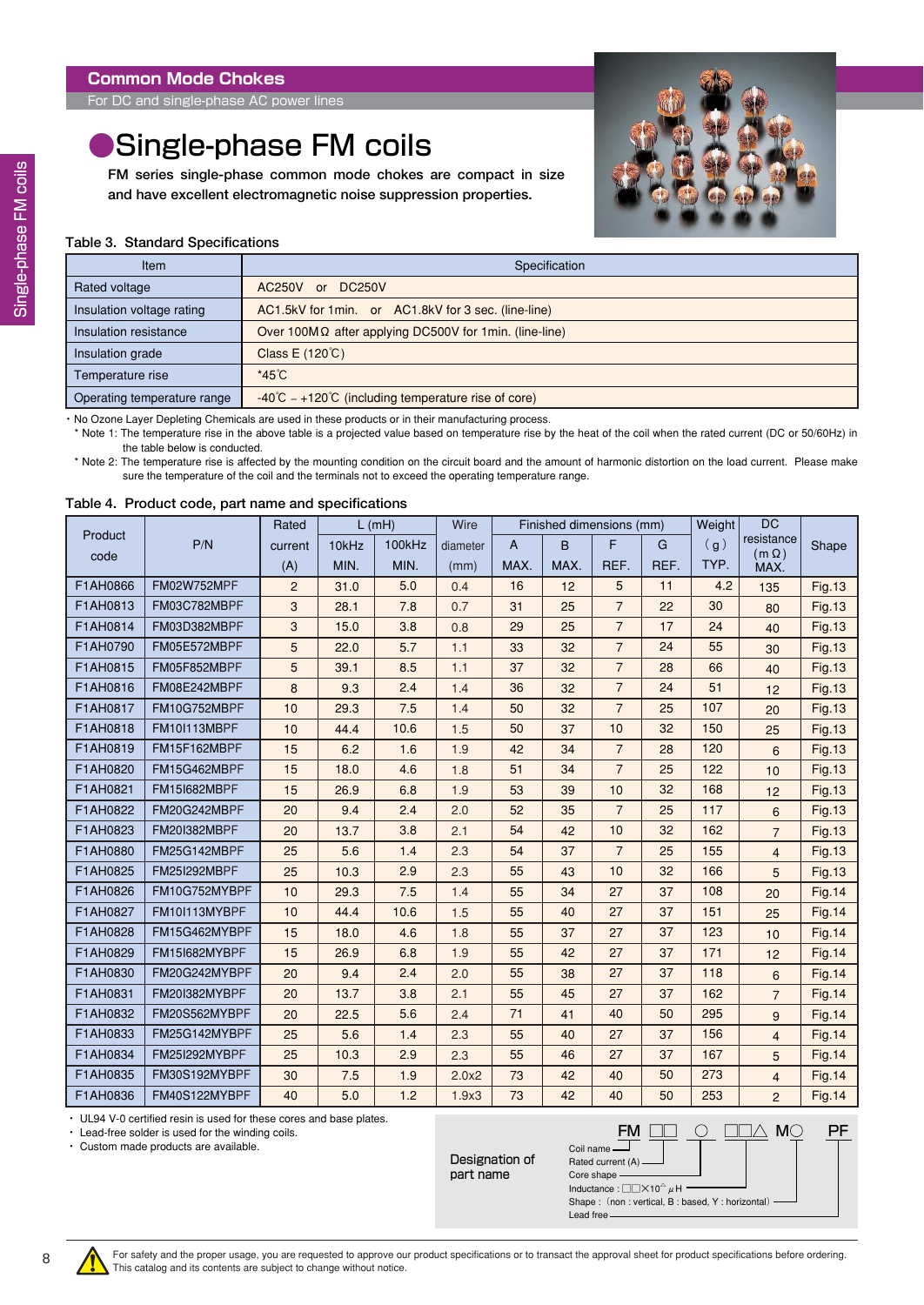



Figure 14. FM□□□□□□MYBPF Figure 15. Circuit diagram



Figure 13. FM□□□□□MBPF



Figure 16. Frequency dependence of impedance for single-phase FM coils with rated current 2A-3A







Figure 20. Frequency dependence of impedance for single-phase FM coils with rated current 20A



Figure 17. Frequency dependence of impedance for single-phase FM coils with rated current 5A-8A



Figure 19. Frequency dependence of impedance for single-phase FM coils with rated current 15A



Figure 21. Frequency dependence of impedance for single-phase FM coils with rated current 25A-40A

For safety and the proper usage, you are requested to approve our product specifications or to transact the approval sheet for product specifications before ordering. This catalog and its contents are subject to change without notice.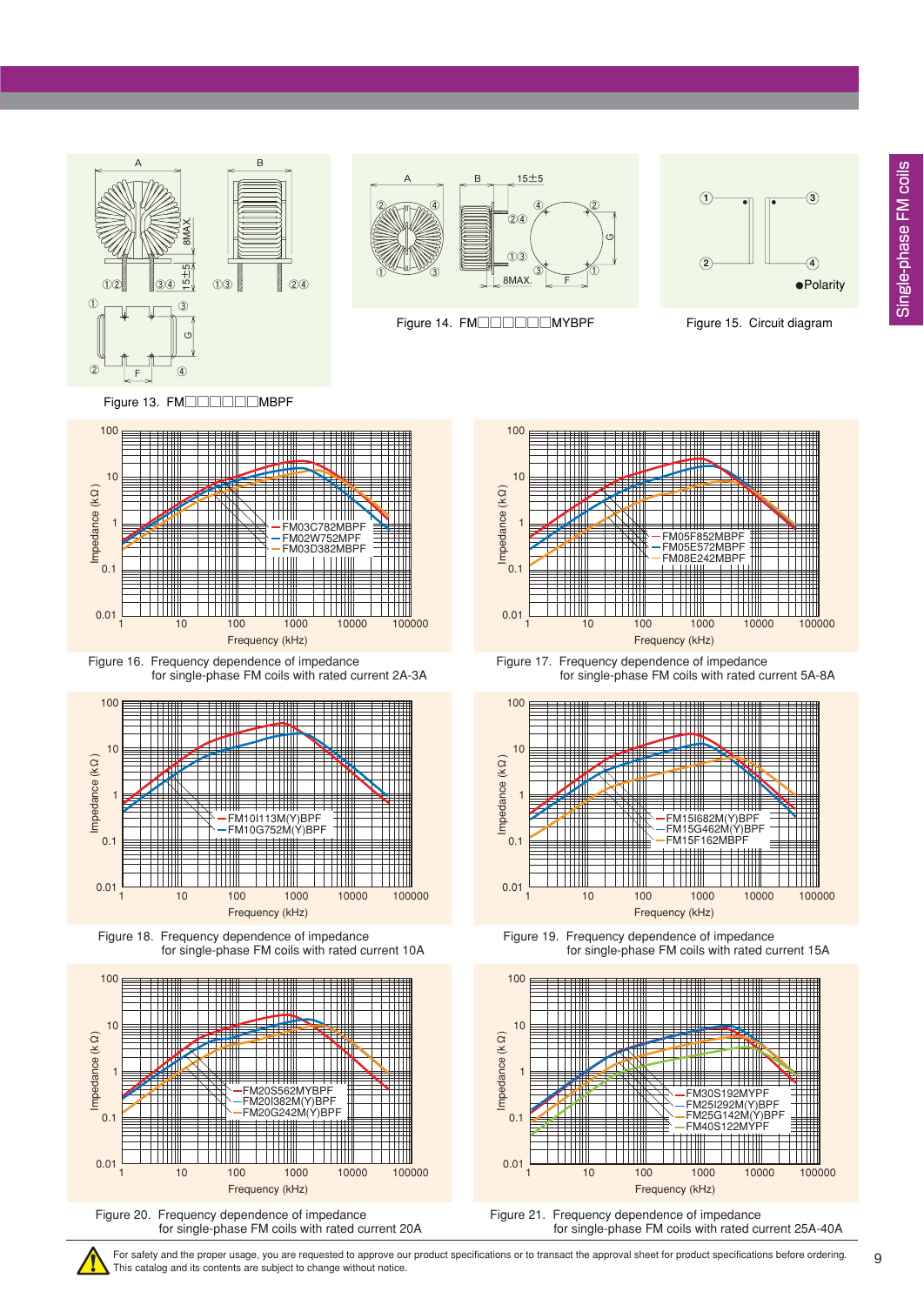<span id="page-9-0"></span>For DC and single-phase AC power lines

## Single-phase VL coils

**Single-phase VL coils using FT-3KL material maintain excellent noise suppression properties even under high bias current and have high durability against vibration.**



#### **Table 5. Standard Specifications**

| <b>Item</b>                 | Specification                                                          |
|-----------------------------|------------------------------------------------------------------------|
| Rated voltage               | AC250V or DC250V                                                       |
| Insulation voltage rating   | AC1.5kV for 1min. or AC1.8kV for 3 sec. (line-line)                    |
| Insulation resistance       | Over 100M $\Omega$ after applying DC500V for 1min. (line-line)         |
| Insulation grade            | Class E (120°C)                                                        |
| Temperature rise            | $*45^{\circ}$ C                                                        |
| Operating temperature range | $-40^{\circ}$ C $-+120^{\circ}$ C (including temperature rise of core) |

・ No Ozone Layer Depleting Chemicals are used in these products or in their manufacturing process.

\* Note 1: The temperature rise in the above table is a projected value based on temperature rise by the heat of the coil when the rated current (DC or 50/60Hz) in the table below is conducted.

\* Note 2: The temperature rise is affected by the mounting condition on the circuit board and the amount of harmonic distortion on the load current. Please make sure the temperature of the coil and the terminals not to exceed the operating temperature range.

#### **Table 6. Product code, part name and specifications**

| Product<br>code |                 | Rated   | $ Z (\Omega)$ | Wire            |      | Finished dimensions (mm) |            | Weight     | DC               |              |               |
|-----------------|-----------------|---------|---------------|-----------------|------|--------------------------|------------|------------|------------------|--------------|---------------|
|                 | P/N             | current | 100kHz        | diameter        | A    | B                        |            | G          | $\mathfrak{g}$ . | resistance   | Shape         |
|                 |                 | (A)     | MIN.          | (mm)            | MAX. | MAX.                     | <b>REF</b> | <b>REF</b> | TYP.             | $(m \Omega)$ |               |
| F1AH0973        | FM-VL12H980MYPF | 12      | 98            | 1.2             | 18   | 19                       | 10         | 15         | 9                | 4.0          | <b>Fig.22</b> |
| F1AH0974        | FM-VL18T351MYPF | 18      | 347           | $\overline{.4}$ | 27   | 20                       | 16         | 19         | 22               | 5.3          | <b>Fig.22</b> |
| F1AH0975        | FM-VL25E211MYPF | 25      | 207           | 2.2             | 37   | 25                       | 18         | 28         | 48               | 2.4          | <b>Fig.22</b> |

・ UL94 V-0 certified resin is used for these cores and base plates.

・ Lead-free solder is used for the winding coils.

Custom made products are available.



Figure 22. Single-phase VL coils









Figure 23. Circuit diagram



Figure 24. Frequency dependence of impedance for single-phase VL coils Figure 25. DC superposed charactaristics of impedance for single-phase VL coils

For safety and the proper usage, you are requested to approve our product specifications or to transact the approval sheet for product specifications before ordering. This catalog and its contents are subject to change without notice.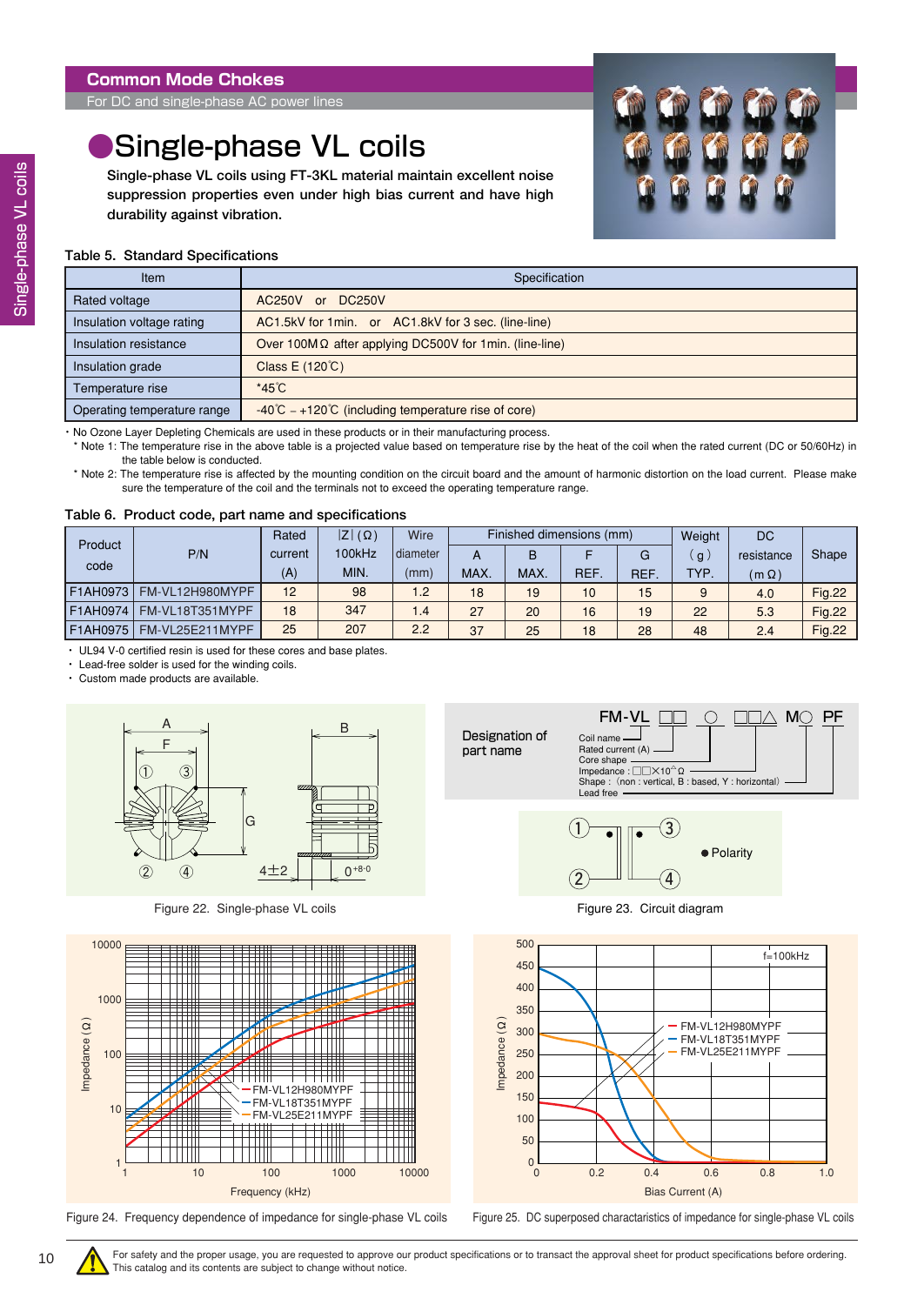<span id="page-10-0"></span>For three-phase AC power lines

## **•Three-phase FM-A coils**

**FM-A series three-phase common mode chokes are cost economical version of FM series (P.13) that use a new manufacturing process and new structure.**



#### **Table 7. Standard Specifications**

| Item                        | Specification                                                          |
|-----------------------------|------------------------------------------------------------------------|
| Rated voltage               | AC250V                                                                 |
| Insulation voltage rating   | AC2kV for 1min. or AC2.4kV for 3 sec. (line-line)                      |
| Insulation resistance       | Over 100MΩ after applying DC500V for 1min. (line-line)                 |
| Insulation grade            | Class B $(130^{\circ}C)$                                               |
| Temperature rise            | $^*60^{\circ}C$                                                        |
| Operating temperature range | $-40^{\circ}$ C $-+130^{\circ}$ C (including temperature rise of core) |

・ No Ozone Layer Depleting Chemicals are used in these products or in their manufacturing process.

\* Note 1: The temperature rise in the above table is a projected value based on temperature rise by the heat of the coil when the rated current (DC or 50/60Hz) in the table below is conducted.

\* Note 2: The temperature rise is affected by the mounting condition on the circuit board and the amount of harmonic distortion on the load current. Please make sure the temperature of the coil and the terminals not to exceed the operating temperature range.

| Product  |                          | Rated   | Z <br>$(k\Omega)$ | $L$ (mH) | Wire            |      |      |              | Finished dimensions (mm) |      | Weight | <b>DC</b>                  |               |
|----------|--------------------------|---------|-------------------|----------|-----------------|------|------|--------------|--------------------------|------|--------|----------------------------|---------------|
| code     | P/N                      | current | 100kHz            |          | 100kHz diameter | A    | B    | $\mathsf{C}$ | F                        | G    | (g)    | resistance<br>$(m \Omega)$ | Shape         |
|          |                          | (A)     | MIN.              | REF.     | (mm)            | MAX. | MAX. | MAX.         | REF.                     | REF. | TYP.   | MAX.                       |               |
| F1AH0737 | FM-A051T502PF            | 5       | 5.0               | 5.9      | 0.9             | 35   | 28   |              | 30                       | 15   | 40     | 36                         | Fig.26        |
| F1AH0728 | FM-A081T202PF            | 8       | 2.0               | 2.3      | 1.1             | 35   | 28   | —            | 30                       | 15   | 39     | 17                         | <b>Fig.26</b> |
|          | F1AH0738   FM-A082T852PF | 8       | 8.5               | 10.1     | 1.3             | 45   | 35   | -            | 40                       | 20   | 103    | 26                         | <b>Fig.26</b> |
| F1AH0739 | FM-A102T602PF            | 10      | 6.0               | 7.1      | 1.5             | 45   | 35   | —            | 40                       | 20   | 109    | 17                         | <b>Fig.26</b> |
|          | F1AH0893   FM-A152T232PF | 15      | 2.3               | 2.7      | 1.7             | 45   | 35   | —            | 40                       | 20   | 99     | 8                          | Fig.26        |
|          | F1AH0740   FM-A153T452PF | 15      | 4.5               | 5.3      | 1.8             | 56   | 38   | —            | 50                       | 25   | 153    | 11                         | <b>Fig.26</b> |
|          | F1AH0733   FM-A203T242PF | 20      | 2.4               | 2.9      | 2.1             | 56   | 38   | —            | 50                       | 25   | 154    | 6                          | <b>Fig.26</b> |
| F1AH0741 | FM-A204T442PF            | 20      | 4.4               | 5.3      | 2.2             | 63   | 46   | –            | 56                       | 28   | 236    | 9                          | <b>Fig.26</b> |
| F1AH0734 | <b>FM-A253T152PF</b>     | 25      | 1.5               | 1.8      | 2.4             | 56   | 38   | —            | 50                       | 25   | 158    | 4                          | <b>Fig.26</b> |
|          | F1AH0735   FM-A254T312PF | 25      | 3.1               | 3.7      | 2.4             | 63   | 46   | —            | 56                       | 28   | 236    | 6                          | <b>Fig.26</b> |
|          | F1AH0736   FM-A304T212PF | 30      | 2.1               | 2.4      | 2.6             | 63   | 47   | –            | 56                       | 28   | 232    | 5                          | <b>Fig.26</b> |
| F1AH0881 | FM-A082T852VBPF          | 8       | 8.5               | 10.1     | 1.3             | 45   | 33   | 45           | 20                       | 26   | 105    | 26                         | <b>Fig.27</b> |
|          | F1AH0882 FM-A102T602VBPF | 10      | 6.0               | 7.1      | 1.5             | 45   | 33   | 45           | 20                       | 26   | 111    | 17                         | Fig.27        |
|          | F1AH0883 FM-A152T232VBPF | 15      | 2.3               | 2.7      | 1.7             | 45   | 33   | 45           | 20                       | 26   | 101    | 8                          | <b>Fig.27</b> |

#### **Table 8. Product code, part name and specifications**

・ UL94 V-0 certified resin is used for these cores and base plates.

・ Lead-free solder is used for the winding coils.

・ Custom made products are available.



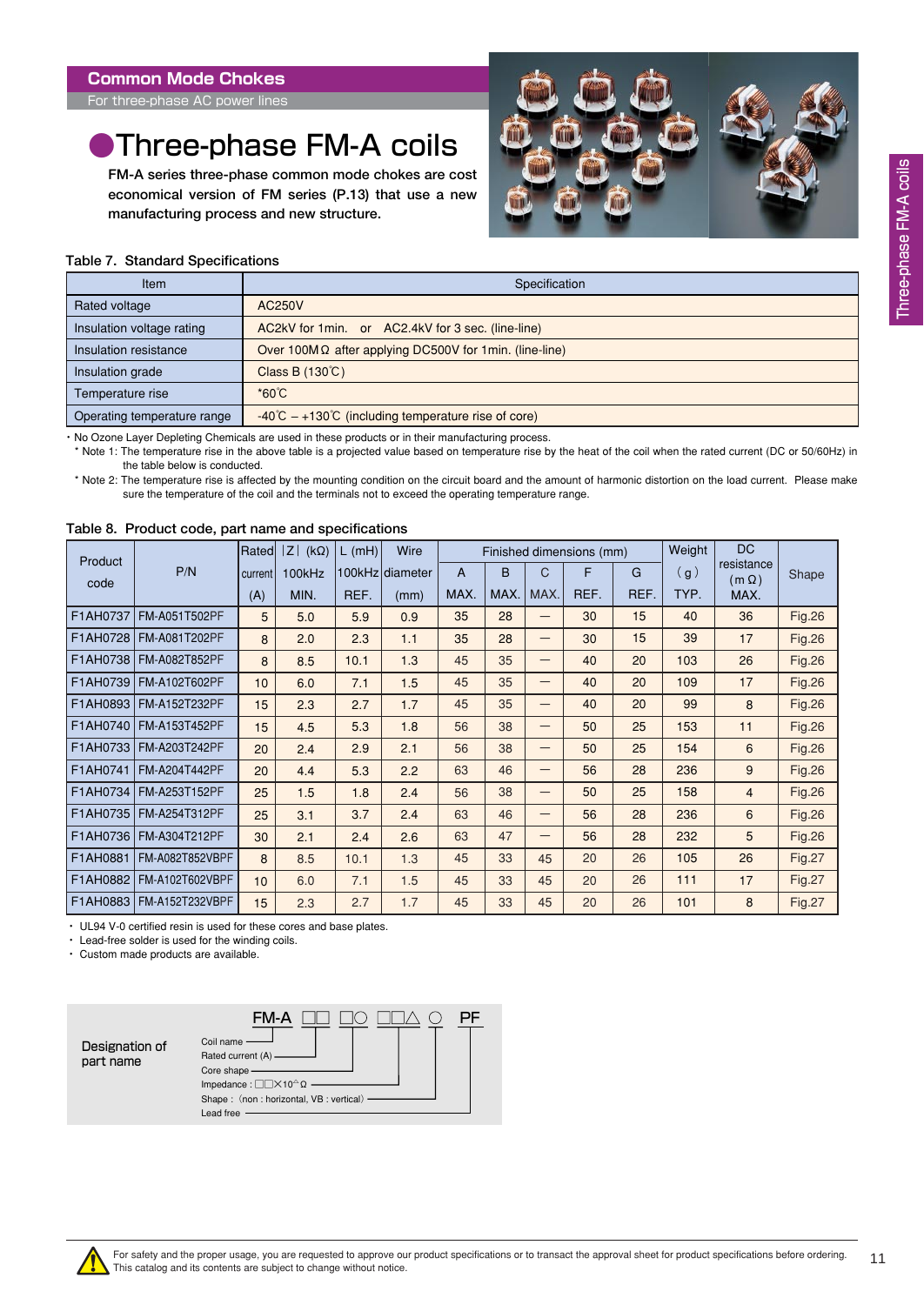#### **Common Mode Chokes**

For three-phase AC power lines

③



Figure 26. FM-A□□□T□□PF Figure 28. Circuit diagram







Figure 29. Frequency dependence of impedance for three-phase FM-A coils with rated current 5A-10A





12





Figure 30. Frequency dependence of impedance for three-phase FM-A coils with rated current 15A



Figure 32. Frequency dependence of impedance for three-phase FM-A coils with rated current 25A-30A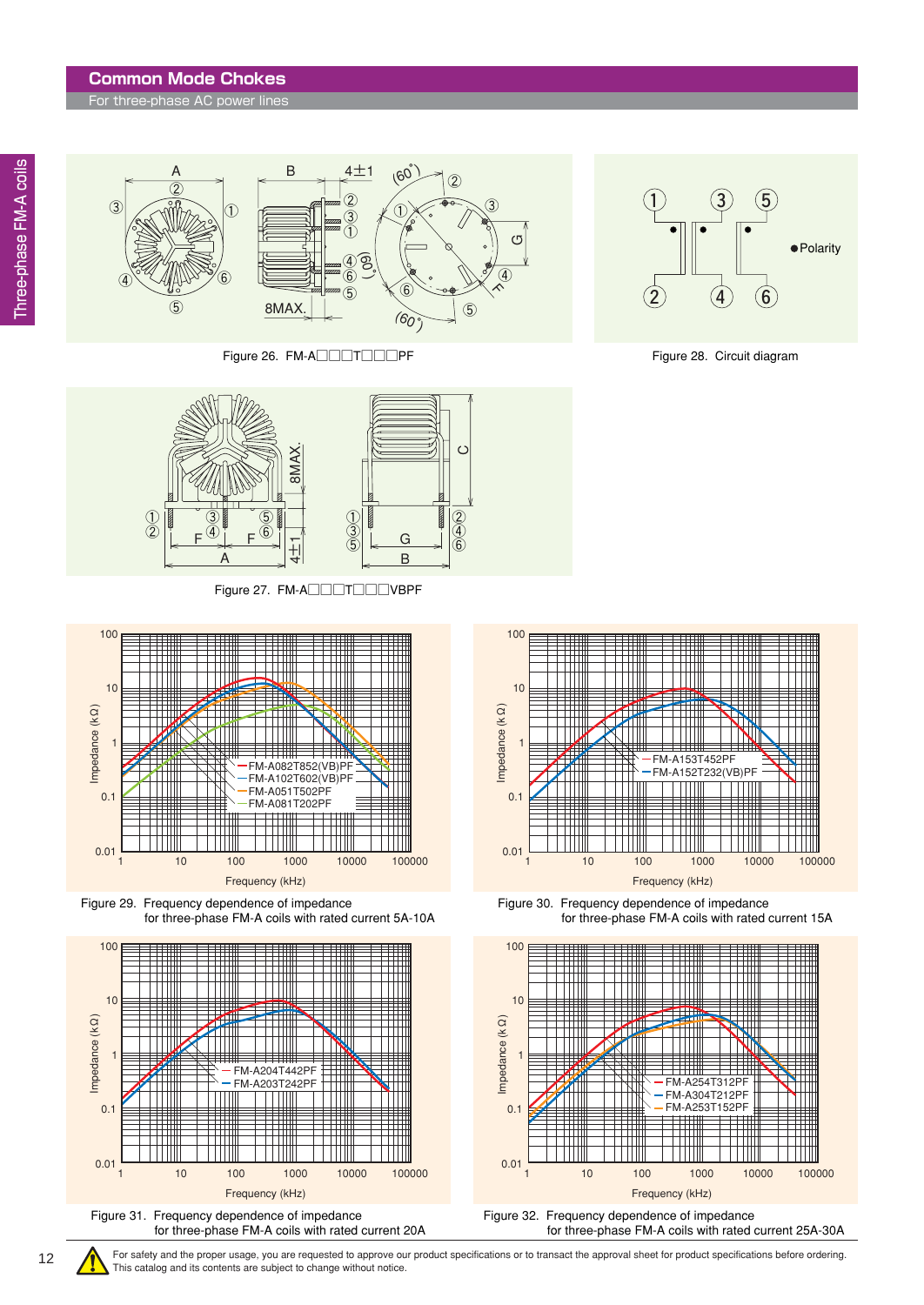<span id="page-12-0"></span>For three-phase AC power lines

### **•Three-phase FM coils**

**FM series three-phase common mode chokes are compact in size and have excellent electromagnetic noise suppression properties.**



#### **Table 9. Standard Specifications**

| Item                        | Specification                                                          |
|-----------------------------|------------------------------------------------------------------------|
| Rated voltage               | AC250V                                                                 |
| Insulation voltage rating   | AC2kV for 1 min. or AC2.4kV for 3 sec. (line-line)                     |
| Insulation resistance       | Over 100M $\Omega$ after applying DC500V for 1min. (line-line)         |
| Insulation grade            | Class E (120°C)                                                        |
| Temperature rise            | $^*60^{\circ}C$                                                        |
| Operating temperature range | $-40^{\circ}$ C $-+120^{\circ}$ C (including temperature rise of core) |

・ No Ozone Layer Depleting Chemicals are used in these products or in their manufacturing process.

\* Note 1: The temperature rise in the above table is a projected value based on temperature rise by the heat of the coil when the rated current (DC or 50/60Hz) in the table below is conducted.

\* Note 2: The temperature rise is affected by the mounting condition on the circuit board and the amount of harmonic distortion on the load current. Please make sure the temperature of the coil and the terminals not to exceed the operating temperature range.

| Product  |                          | Rated   |       | $L$ (mH) | Wire     |      |      | Finished dimensions (mm) |      | Weight | <b>DC</b>                  |               |
|----------|--------------------------|---------|-------|----------|----------|------|------|--------------------------|------|--------|----------------------------|---------------|
| code     | P/N                      | current | 10kHz | 100kHz   | diameter | A    | B    | F                        | G    | (g)    | resistance<br>$(m \Omega)$ | Shape         |
|          |                          | (A)     | MIN.  | MIN.     | (mm)     | MAX. | MAX. | REF.                     | REF. | TYP.   | MAX.                       |               |
| F1AH0837 | FM03R832MBPF             | 3       | 32.6  | 8.3      | 0.7      | 34   | 25   | 30                       | 12   | 40     | 98                         | <b>Fig.33</b> |
| F1AH0838 | FM05R302MBPF             | 5       | 12.0  | 3.0      | 0.9      | 34   | 25   | 30                       | 12   | 47     | 32                         | <b>Fig.33</b> |
| F1AH0839 | FM10J462MBPF             | 10      | 16.6  | 4.6      | 1.4      | 61   | 37   | 50                       | 35   | 155    | 20                         | <b>Fig.33</b> |
| F1AH0840 | FM15J322MBPF             | 15      | 11.5  | 3.2      | 1.8      | 61   | 37   | 50                       | 35   | 180    | 10                         | <b>Fig.33</b> |
| F1AH0841 | FM20J172MBPF             | 20      | 6.2   | 1.7      | 2.1      | 61   | 38   | 50                       | 35   | 165    | 6                          | <b>Fig.33</b> |
| F1AH0842 | FM20N242MBPF             | 20      | 8.6   | 2.4      | 2.3      | 66   | 39   | 60                       | 40   | 241    | 6                          | <b>Fig.33</b> |
| F1AH0843 | <b>FM20O472MBPF</b>      | 20      | 16.8  | 4.7      | 2.0      | 89   | 42   | 75                       | 45   | 335    | 12                         | <b>Fig.33</b> |
| F1AH0844 | FM25J112MBPF             | 25      | 4.1   | 1.1      | 2.3      | 63   | 37   | 50                       | 35   | 174    | $\overline{4}$             | <b>Fig.33</b> |
| F1AH0845 | <b>FM25O302MBPF</b>      | 25      | 10.7  | 3.0      | 2.3      | 89   | 43   | 75                       | 45   | 345    | 8                          | <b>Fig.33</b> |
| F1AH0846 | FM30K252MBPF*            | 30      | 8.8   | 2.5      | 2.5      | 74   | 49   | 64                       | 32   | 375    | 6                          | <b>Fig.34</b> |
| F1AH0847 | <b>FM30O232MBPF</b>      | 30      | 8.2   | 2.3      | 2.6      | 89   | 40   | 75                       | 45   | 390    | 6                          | <b>Fig.33</b> |
| F1AH0848 | FM40K142MBPF*            | 40      | 5.0   | 1.4      | 2.7      | 78   | 49   | 64                       | 32   | 345    | $\overline{4}$             | <b>Fig.34</b> |
|          | F1AH0849   FM50K601MBPF* | 50      | 2.2   | 0.6      | 2.8      | 74   | 49   | 64                       | 32   | 303    | 3                          | <b>Fig.34</b> |

#### **Table 10. Product code, part name and specifications**

・ UL94 V-0 certified resin is used for these cores and base plates.

・ Lead-free solder is used for the winding coils.

・ Custom made products are available.

\* Temperature rise: 80℃(projected value)

|                | <b>MR</b><br>– EM                                                          |
|----------------|----------------------------------------------------------------------------|
| Designation of | Coil name-                                                                 |
| part name      | Rated current (A) -                                                        |
|                | Core shape -                                                               |
|                | Inductance : $\Box\Box\times$ 10 <sup><math>\triangle</math></sup> $\mu$ H |
|                | Lead-free                                                                  |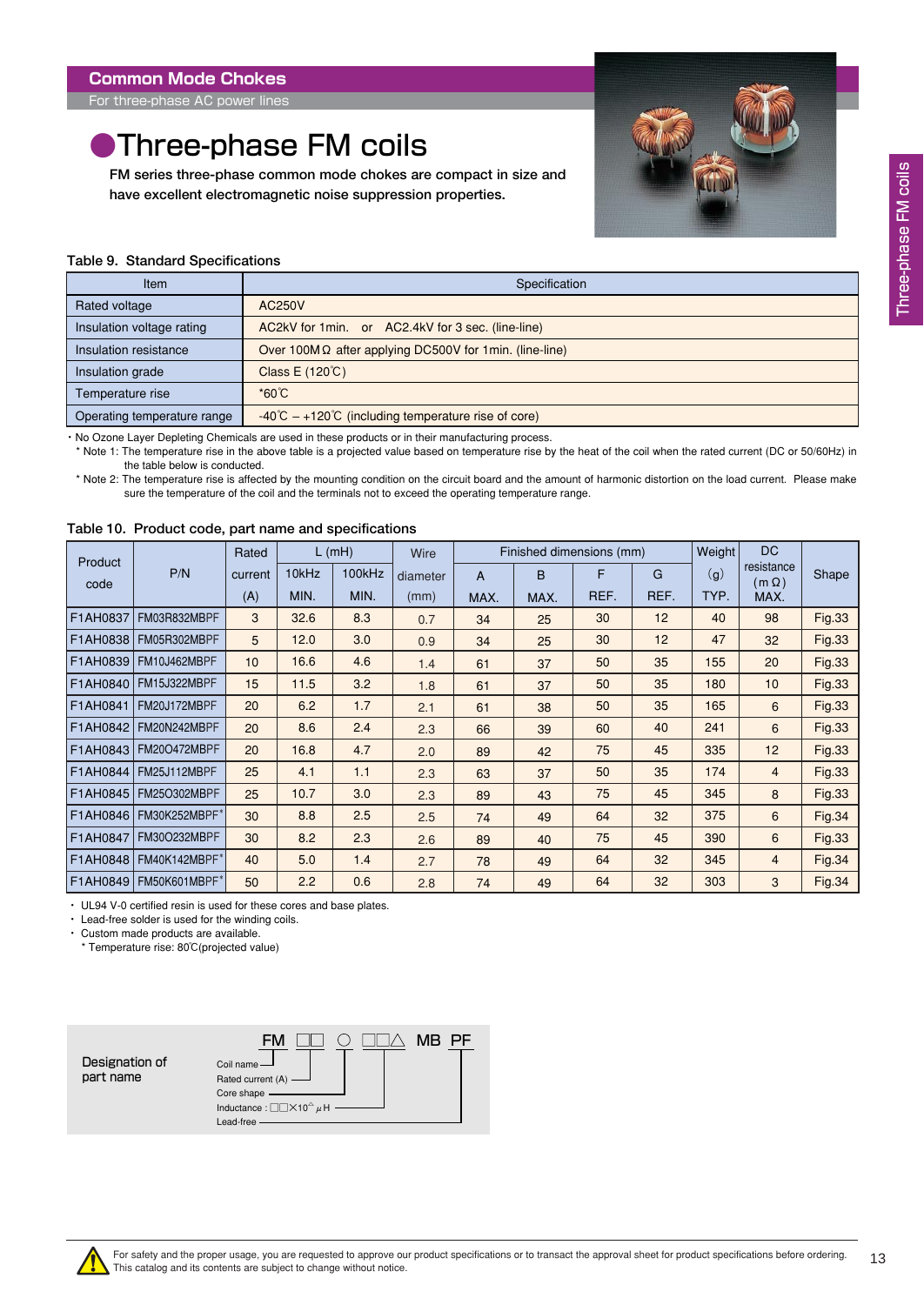#### **Common Mode Chokes**

For three-phase AC power lines



Figure 33. FM□□□□□MBPF



Figure 35. Circuit diagram



Figure 34. FM□□K□□MBPF



Figure 36. Frequency dependence of impedance for three-phase FM coils with rated current 3A-10A





Figure 37. Frequency dependence of impedance for three-phase FM coils with rated current 15A-20A



For safety and the proper usage, you are requested to approve our product specifications or to transact the approval sheet for product specifications before ordering. This catalog and its contents are subject to change without notice.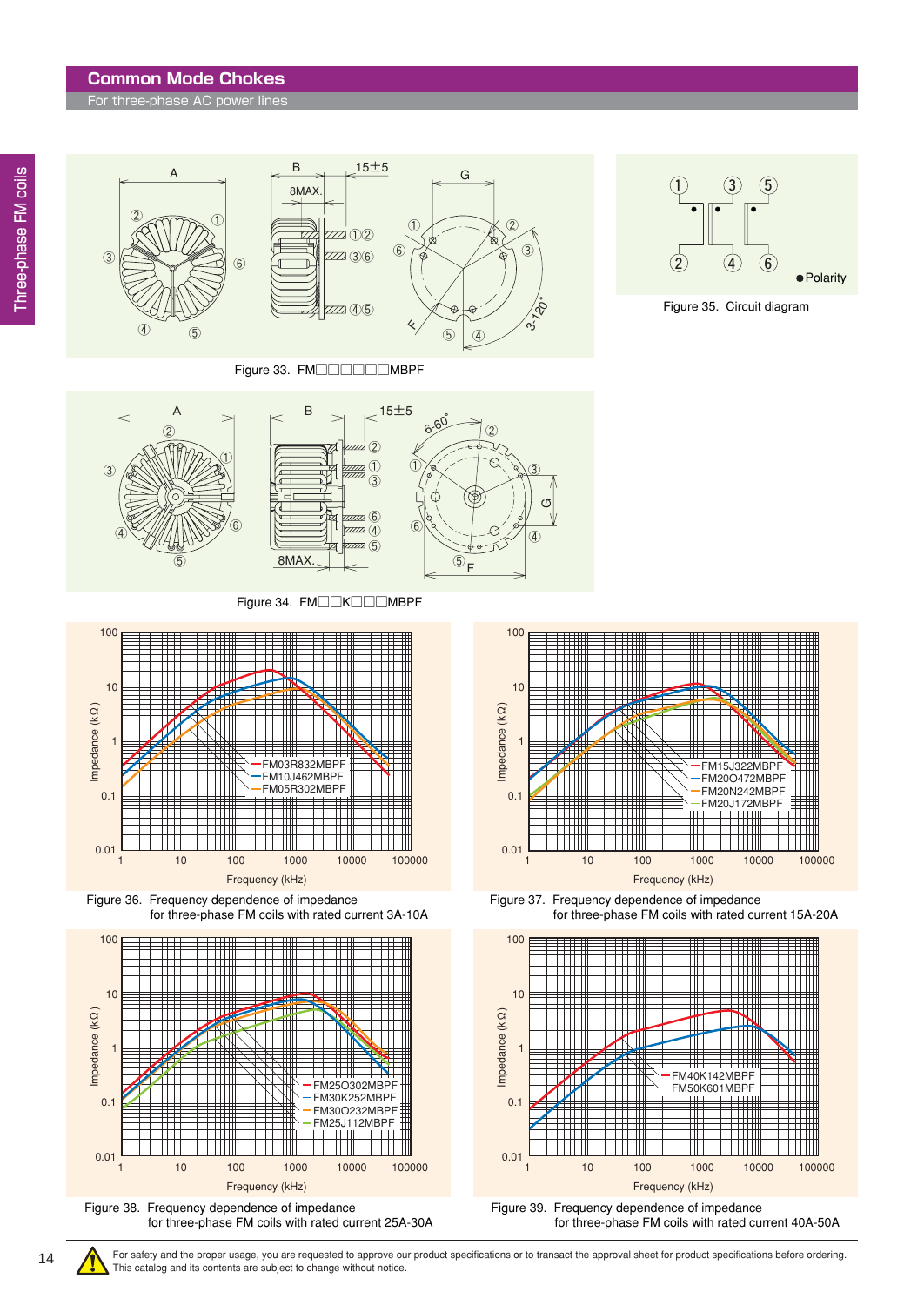<span id="page-14-0"></span>For three-phase AC power lines

## **Three-phase FM-H coils**

**FM-H coils are compact common mode chokes having excellent noise suppression properties for three-phase AC 400V power lines.**



#### **Table 11. Standard Specifications**

| <b>Item</b>                 | Specification                                                         |
|-----------------------------|-----------------------------------------------------------------------|
| Rated voltage               | AC415V                                                                |
| Insulation voltage rating   | AC2kV for 1 min. or AC2.4kV for 3 sec. (line-line)                    |
| Insulation resistance       | Over 100M $\Omega$ after applying DC500V for 1min. (line-line)        |
| Insulation grade            | Class B $(130^{\circ}C)$                                              |
| Temperature rise            | $^*60^{\circ}C$                                                       |
| Operating temperature range | $-40^{\circ}$ C – +130 $\circ$ C (including temperature rise of core) |

・ The above specifications are in accordance with Electrical Appliance and Material Control Law, UL, CSA and IEC standards.

・ No Ozone Layer Depleting Chemicals are used in these products or in their manufacturing process.

\* Note 1: The temperature rise in the above table is a projected value based on temperature rise by the heat of the coil when the rated current (DC or 50/60Hz) in the table below is conducted.

\* Note 2: The temperature rise is affected by the mounting condition on the circuit board and the amount of harmonic distortion on the load current. Please make sure the temperature of the coil and the terminals not to exceed the operating temperature range.

#### **Table 12. Product code, part name and specifications**

|              | Rated                 | L(mH)   |       | Wire   | Finished dimensions (mm) |      |      |      | Weight | <b>DC</b> |                           |
|--------------|-----------------------|---------|-------|--------|--------------------------|------|------|------|--------|-----------|---------------------------|
| Product code | P/N                   | current | 10kHz | 100kHz | diameter                 | A    | B    |      | G      | (g)       | resistance<br>$(m\Omega)$ |
|              |                       | (A)     | MIN.  | MIN.   | (mm)                     | MAX. | MAX. | REF. | REF.   | TYP.      | MAX.                      |
| F1AH0884     | <b>FM-H15O672MBPF</b> | 15      | 24.1  | 6.7    | 1.8                      |      |      |      |        | 370       | 17.0                      |
| F1AH0885     | <b>FM-H20O472MBPF</b> | 20      | 16.8  | 4.7    | 2.2                      | 85   | 52   | 75   | 40     | 410       | 9.5                       |
| F1AH0886     | FM-H25O302MBPF        | 25      | 10.7  | 3.0    | 2.4                      |      |      |      |        | 410       | 6.5                       |
| F1AH0887     | FM-H30O232MBPF        | 30      | 8.2   | 2.3    | 2.8                      |      |      |      |        | 440       | 4.5                       |

・ UL94 V-0 certified resin is used for these cores and base plates.

・ Lead-free solder is used for the winding coils.

・ Custom made products are available.



Figure 40. FM-H□□□□□PF Figure 41. Circuit diagram







Figure 42. Frequency dependence of impedance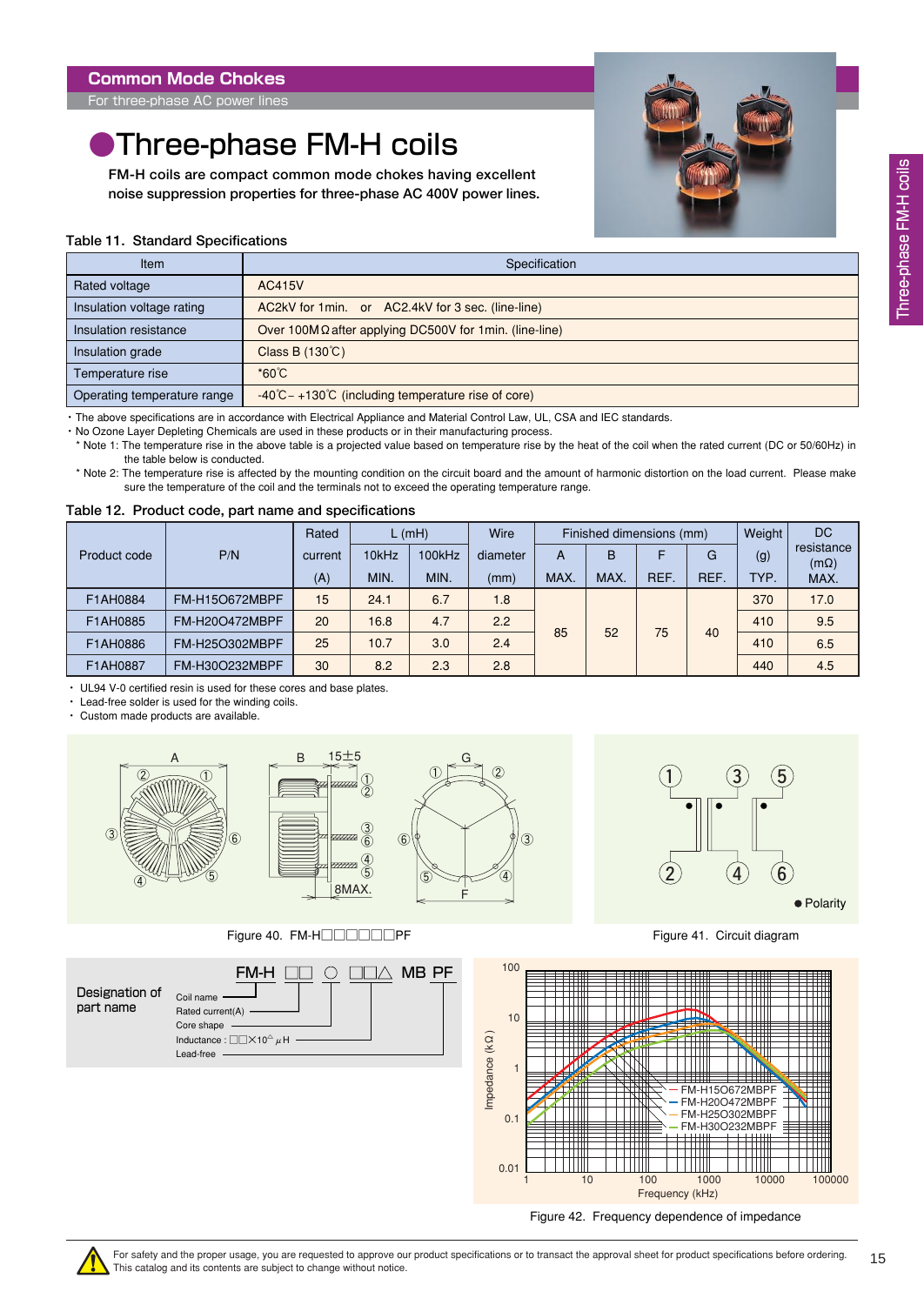### <span id="page-15-0"></span>**•Three-phase FN coils**

**FN coils made with FT-3KM F series cores (P23) are compact three phase common modes chokes having excellent noise suppression properties for rated current over 100 Ampere.**



#### **Table 13. Standard Specifications**

| <b>Item</b>                 | Specification                                                                                                                                                  |
|-----------------------------|----------------------------------------------------------------------------------------------------------------------------------------------------------------|
| Rated voltage               | AC600V                                                                                                                                                         |
| Insulation voltage rating   | AC2kV for 1 min. or AC2.4kV for 3 sec. (line-line)                                                                                                             |
| Insulation resistance       | Over 100M $\Omega$ after applying DC500V for 1min. (line-line)                                                                                                 |
| Temperature rise (coil)     | Refer to each specification                                                                                                                                    |
| Operating temperature range | $\therefore$ -30°C – +120°C (including temperature rise of core)<br>Coil<br>Terminal: -30 $^{\circ}$ C – +80 $^{\circ}$ C (including temperature rise of core) |

・ The above specifications are in accordance with Electrical Appliance and Material Control Law, UL, CSA and IEC standards.

・ No Ozone Layer Depleting Chemicals are used in these products or in their manufacturing process.

\* Note 1: The temperature rise in the above table is a projected value based on temperature rise by the heat of the coil when the rated current (DC or 50/60Hz) in the table below is conducted.

\* Note 2: The temperature rise is affected by the mounting condition on the circuit board and the amount of harmonic distortion on the load current. Please make sure the temperature of the coil and the terminals not to exceed the operating temperature range.

#### **Table 14. Product code, part name and specifications**

|              |                    | Rated   |       | $L$ (mH)   |     |     | Finished dimensions (mm) |      |                 | Weight         | DC.                       | Temp. rise |
|--------------|--------------------|---------|-------|------------|-----|-----|--------------------------|------|-----------------|----------------|---------------------------|------------|
| Product code | P/N                | current | 10kHz | 100kHz     | A   | B   | C                        | F    | H               | (kg)           | resistance<br>$(m\Omega)$ |            |
|              |                    | (A)     | REF.  | $\pm 30\%$ | ±1  | ±1  | MAX.                     | REF. |                 | TYP.           | MAX.                      | (C)        |
| F1AH0033     | FN100I102MB        | 100     | 4.5   | 1.2        | 320 | 160 | 150                      | 24.5 | M8              | $\overline{4}$ | 1.0                       | 60         |
| F1AH0039     | FN100I202MB        | 100     | 9.0   | 2.3        | 350 | 160 | 150                      | 24.5 | M8              | 5              | 1.3                       | 60         |
| F1AH0034     | FN150I102MB        | 150     | 4.5   | 1.2        | 320 | 160 | 150                      | 27.0 | M8              | $\overline{4}$ | 0.7                       | 60         |
| F1AH0040     | <b>FN150J202MB</b> | 150     | 13.0  | 3.2        | 400 | 210 | 200                      | 45.0 | M <sub>10</sub> | 8              | 1.3                       | 60         |
| F1AH0035     | FN200J102MB        | 200     | 5.0   | 1.2        | 400 | 210 | 200                      | 45.0 | M <sub>10</sub> | 8              | 0.7                       | 60         |
| F1AH0041     | FN200J202MB        | 200     | 10.0  | 2.4        | 400 | 210 | 200                      | 45.0 | M <sub>10</sub> | 9              | 0.8                       | 60         |
| F1AH0036     | FN300J102MB        | 300     | 5.0   | 1.2        | 450 | 210 | 200                      | 45.0 | M <sub>10</sub> | 11             | 0.4                       | 70         |
| F1AH0042     | FN300J202MB        | 300     | 10.0  | 2.5        | 520 | 210 | 200                      | 45.0 | M <sub>10</sub> | 15             | 0.8                       | 70         |
| F1AH0679     | FN600K152MB        | 600     | 5.0   | 1.5        | 650 | 300 | 270                      | 63.0 | M <sub>16</sub> | 32             | 0.2                       | 70         |

・ Custom made products are available.

・ These are lead-free products.







Figure 44. Circuit diagram

For safety and the proper usage, you are requested to approve our product specifications or to transact the approval sheet for product specifications before ordering. This catalog and its contents are subject to change without notice.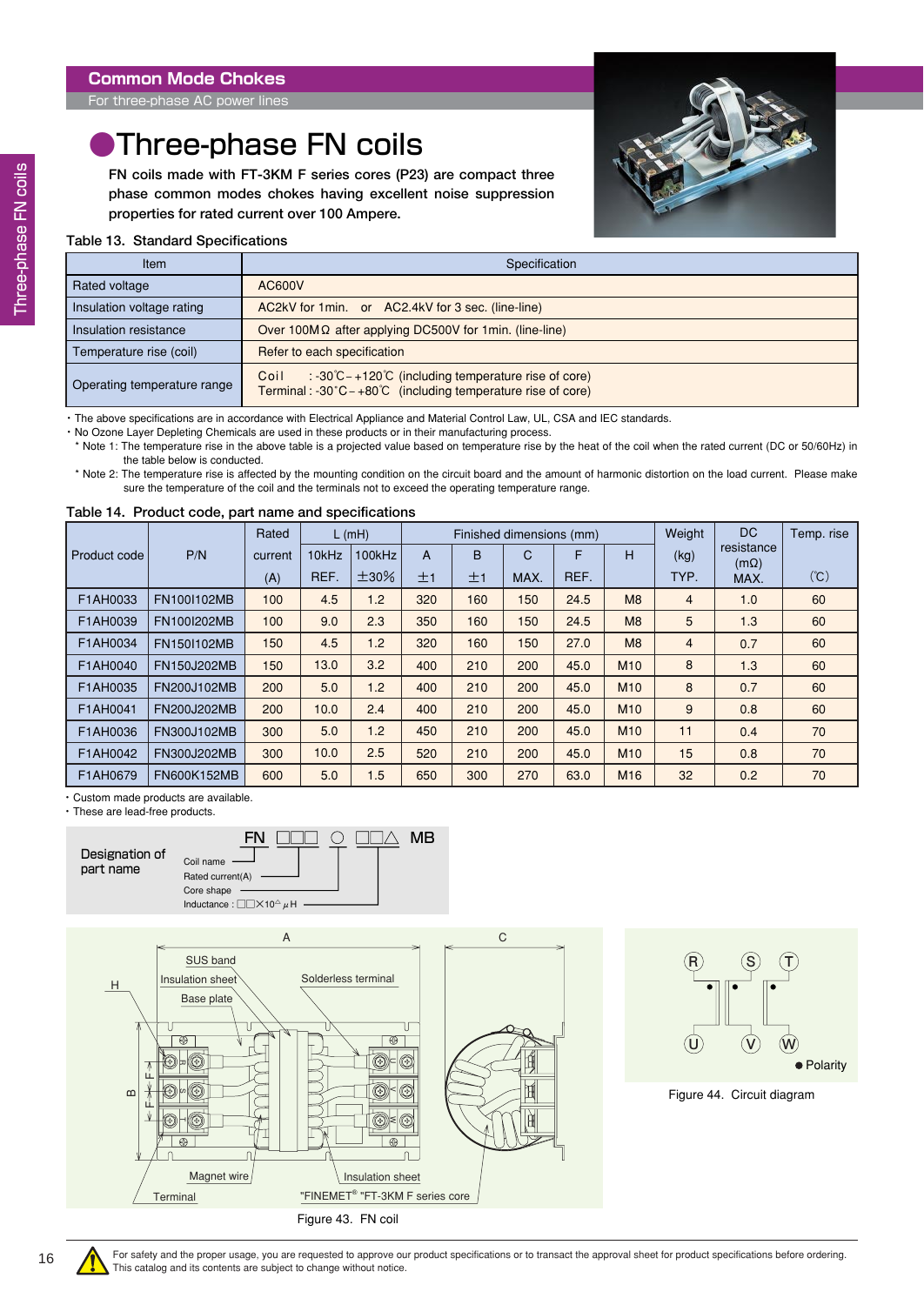









Figure 49. Frequency dependence of impedance for three-phase FN coils with rated current 600A



Figure 46. Frequency dependence of impedance for three-phase FN coils with rated current 150A



Figure 48. Frequency dependence of impedance for three-phase FN coils with rated current 300A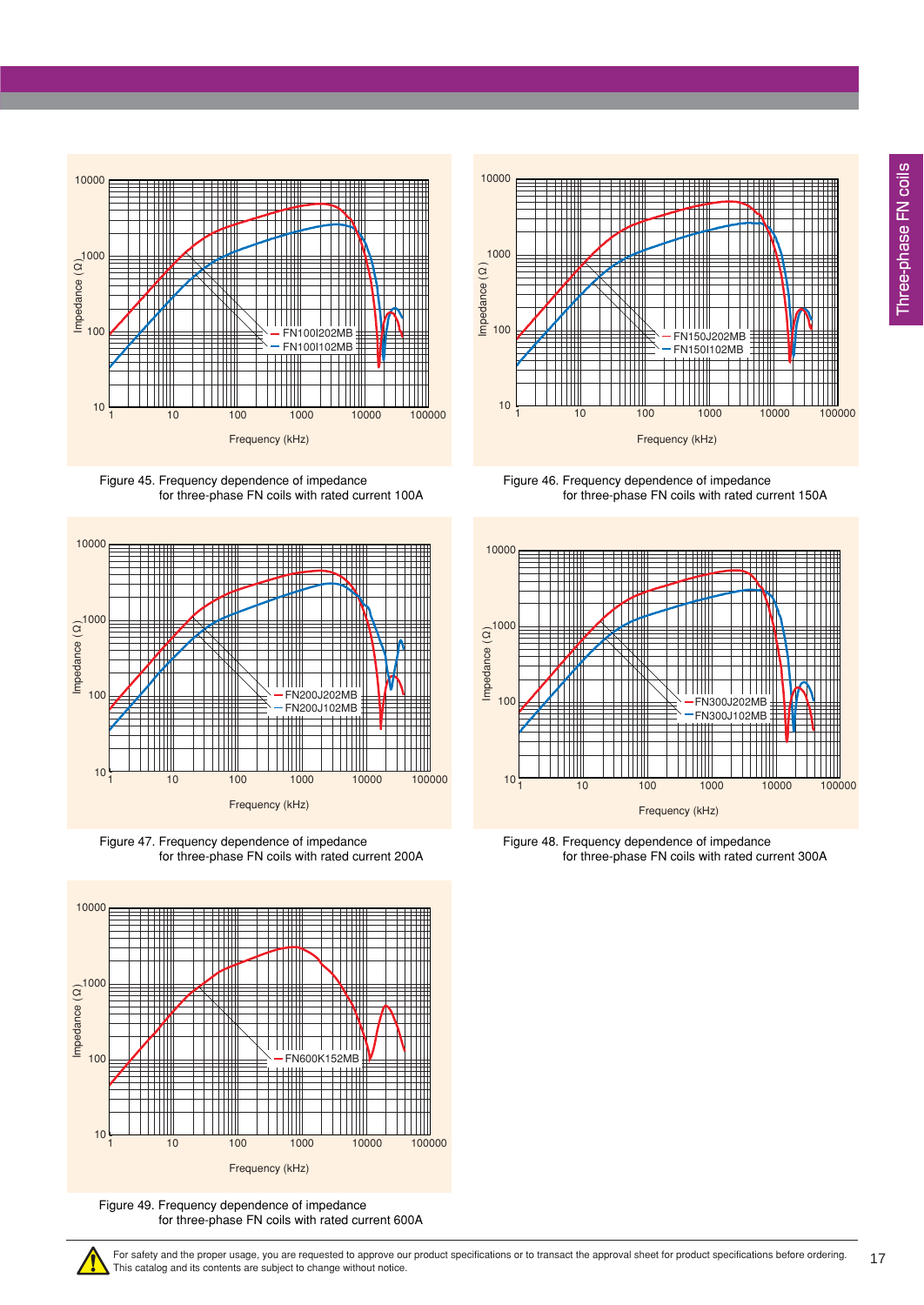<span id="page-17-0"></span>**In the product line of FINEMET**® **common mode choke cores, there are two types of cores made of (1) high permeability material "FT-3KM" and (2) high saturation-field material "FT-3KL". Both cores have high impedance in wide frequency range.**

#### **Features for cores made of "FT-3KM"**

**The cores made of high permeability FT-3KM have the following advantages over commonly used Mn-Zn ferrite cores:**

1) Four times higher impedance due to high impedance permeability,

The real part of complex permeability  $(\mu r)$  at 100kHz and 20℃ reaches more than twice as high as that of Mn-Zn ferrite cores. The impedance relative permeability  $(\mu rz)$ including imaginary part of complex permeability  $(\mu r")$ reaches more than four times as high as that of Mn-Zn ferrite cores.

- The cores shows following benefits (Table 15, Figure 50, 51): ・ The coils have four times higher impedance with same
- winding turns.
- ・Winding turns can be 1/2 reduced to obtain same impedance.
- ・ Reducing winding turns allow significant reduction of stray capacitance, which result in having large impedance in high frequency range.
- 2) Stable magnetic properties against temperature change. Inductance and impedance of the common mode chokes are very stable against temperature change due to high Curie temperature. (Figure 52, 53).

#### **Table 15. Comparison of magnetic and physical properties between FINEMET and Mn-Zn ferrite**

|                                                                        |                        | FT-3KM           | FT-3KL           | Mn-Zn ferrite      |
|------------------------------------------------------------------------|------------------------|------------------|------------------|--------------------|
| Initial permeability, $\mu r'$                                         | $20^{\circ}$ C         | 17,000           | 17,000           | 5,300              |
| [100kHz]                                                               | 100°C                  | 18,000           | 15,000           | 7,000              |
| Impedance permeability, $\mu$ rz                                       | $20^{\circ}$ C         | 26,900           | 18,500           | 5,300              |
| [100kHz]                                                               | $100^{\circ}$ C        | 27,100           | 16,000           | 7,000              |
| Saturation magnetic flux density, Bs* (T)                              | $20^{\circ}$ C         | 1.23             | 1.23             | 0.44               |
|                                                                        | $100^{\circ}$ C        | 1.20             | 1.20             | 0.27               |
| (T)<br>Residual magnetic flux density, Br*                             | $20^{\circ}$ C<br>0.62 |                  | 0.06             | 0.10               |
|                                                                        | $100^{\circ}$ C        | 0.59             | 0.04             | 0.06               |
| (A/m)<br>Coercive force, Hc*                                           | $20^{\circ}$ C         | 2.5              | 0.6              | 8.0                |
|                                                                        | $100^{\circ}$ C        | 2.7              | 0.6              | 4.9                |
| (C)<br>Curie temperature, Tc                                           |                        | 570              | 570              | 150                |
| Saturation magnetostriction, $\lambda$ s [ $\times$ 10 <sup>-6</sup> ] |                        | $\simeq 0.0$     | $\simeq 0.0$     | $-1.1$             |
| Electrical resistivity, $\rho$<br>$(\mu \Omega \cdot m)$               |                        | 1.2 <sub>2</sub> | 1.2 <sub>2</sub> | $1.0 \times 10^6$  |
| (kq/m <sup>3</sup> )<br>Density, d                                     |                        | $7.3\times10^3$  | $7.3\times10^3$  | $4.85\times10^{3}$ |

DC magnetic properties at 800A/m













Figure 53. Temperature dependence of impedance permeability ( $\mu_{rZ}$ ) for Mn-Zn ferrite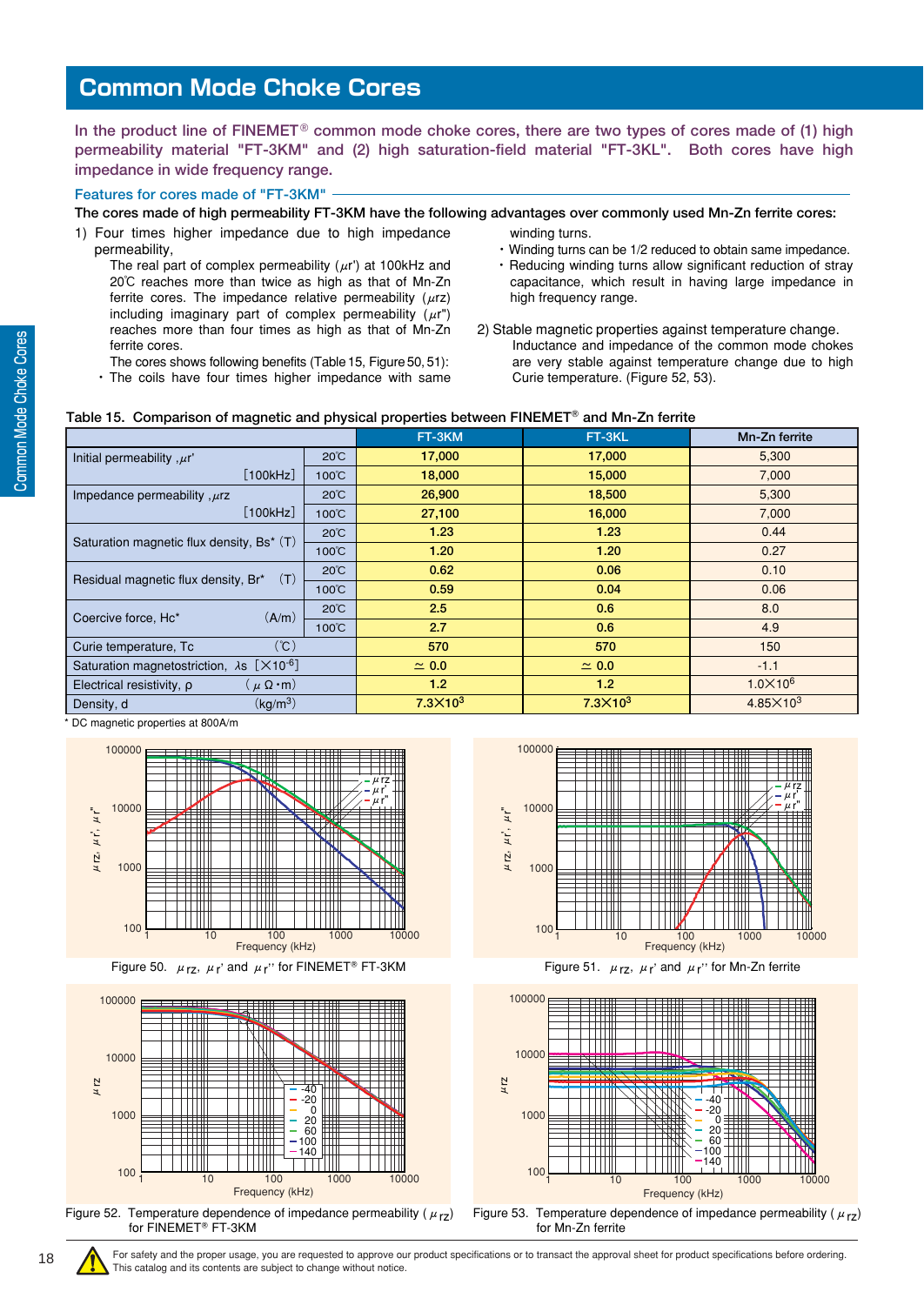#### **Features for cores made of "FT-3KL"**

#### **The cores made of FT-3KL with high saturation-field property have the following advantages:**

1) High saturation-field and low residual magnetic flux density in B-H curve

The cores have excellent DC superposed characteristics due to its high permeability and high saturation-field property in B-H curve (Figure 54, 55).

The cores can suppress surge current with high volt-second due to high maximum induction swing (ΔBm) resulting from low residual magnetic flux density (Figure 56).

- 2) High impedance over wide frequency range.
	- These cores have excellent performance in noise reduction in wide frequency range from conduction noise to radiation noise. In particular, these cores show high performance in noise reduction at 1MHz-100MHz due to higher impedance than other materials (Figure 57).





Figure 54. DC-BH Curves Figure 55. DC superposed characteristics of impedance permeability,  $\mu$ rz



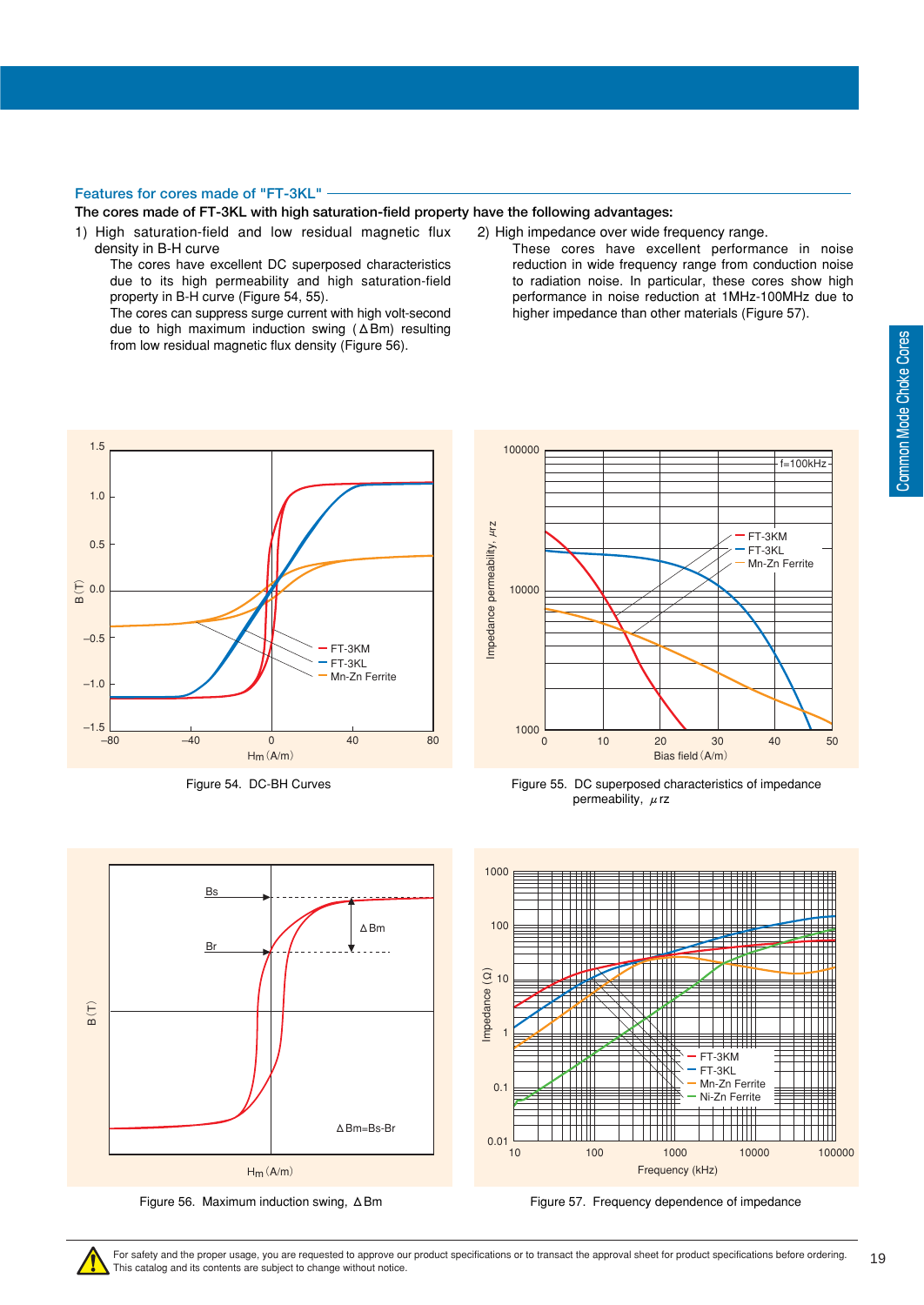<span id="page-19-0"></span>For signal lines, DC and single-phase AC power lines

### **•FT-3KM K series**

**FT-3KM K series cores made of FT-3KM material are for common mode chokes for signal lines, DC and single-phase AC power lines.**



#### **Table 16. Product code, part name and specifications**

|              |               |                | Finished dimensions (mm) |      |      |      |                   |      | $A_{\Theta}$       | $L_{m}$ | Weight | AL value ( $\mu$ H/N <sup>2</sup> ) |        |
|--------------|---------------|----------------|--------------------------|------|------|------|-------------------|------|--------------------|---------|--------|-------------------------------------|--------|
| Product code | P/N           | $\overline{A}$ | B                        | C    | D    | E    | F                 | G    | (mm <sup>2</sup> ) | (mm)    | (g)    | 10kHz                               | 100kHz |
|              |               | ±0.7           | ±0.7                     | ±0.5 | ±0.7 | REF. | REF.              | REF. | TYP.               | TYP.    | TYP.   | MIN.                                | ±30%   |
| F1AH0538     | FT-3KM K1208A | 13.0           | 7.1                      | 6.0  | 10.7 | 2.6  | $\qquad \qquad -$ | 1.8  | 7.7                | 30.3    | 2.9    | 18.2                                | 5.8    |
| F1AH0692     | FT-3KM K1208C | 13.5           | 12.5                     | 6.8  | 15.5 | 3.0  | $\qquad \qquad -$ | 1.5  | 13.3               | 31.7    | 4.5    | 24.0                                | 8.8    |
| F1AH0654     | FT-3KM K1812A | 20.2           | 8.1                      | 10.3 | 13.1 | 3.5  | —                 | 2.5  | 11.3               | 47.1    | 5.8    | 14.7                                | 5.3    |
| F1AH0693     | FT-3KM K1912C | 21.1           | 13.3                     | 10.0 | 18.3 | 3.5  | $\qquad \qquad -$ | 2.5  | 24.4               | 48.9    | 13.0   | 28.2                                | 10.6   |
| F1AH0694     | FT-3KM K2313D | 25.2           | 15.1                     | 11.5 | 20.7 | 4.0  | $\qquad \qquad -$ | 2.8  | 43.9               | 57.3    | 23.0   | 41.6                                | 15.3   |
| F1AH0695     | FT-3KM K2214B | 24.2           | 10.6                     | 12.0 | 16.2 | 4.0  | $\qquad \qquad -$ | 2.8  | 22.2               | 56.5    | 13.0   | 22.2                                | 8.1    |
| F1AH0696     | FT-3KM K2515D | 27.2           | 15.6                     | 13.0 | 21.2 | 3.5  | $\qquad \qquad -$ | 2.8  | 46.3               | 62.8    | 26.0   | 41.6                                | 15.3   |
| F1AH0697     | FT-3KM K2818E | 30.4           | 18.0                     | 15.8 | 24.0 | 3.5  | 1.5               | 3.0  | 55.5               | 72.3    | 37.0   | 43.4                                | 15.9   |
| F1AH0699     | FT-3KM K3819D | 40.4           | 15.5                     | 16.8 | 23.5 | 4.0  | 2.0               | 4.0  | 87.9               | 89.5    | 68.0   | 55.5                                | 20.4   |
| F1AH0700     | FT-3KM K3824G | 40.6           | 23.0                     | 21.4 | 31.0 | 4.0  | 2.0               | 4.0  | 105.0              | 97.4    | 87.0   | 61.0                                | 24.4   |
| F1AH0701     | FT-3KM K5328E | 56.4           | 19.0                     | 24.6 | 29.0 | 5.5  | 2.0               | 5.0  | 127.5              | 114.7   | 155.0  | 62.5                                | 25.0   |

・ UL94 V-0 certified resin (130℃ of heat resistance) is used for these core cases.

・ No Ozone Layer Depleting Chemicals are used in these products or in their manufacturing process.

・ Ae: effective cross-section area, Lm: mean magnetic path length



Figure 58. FT-3KM K series core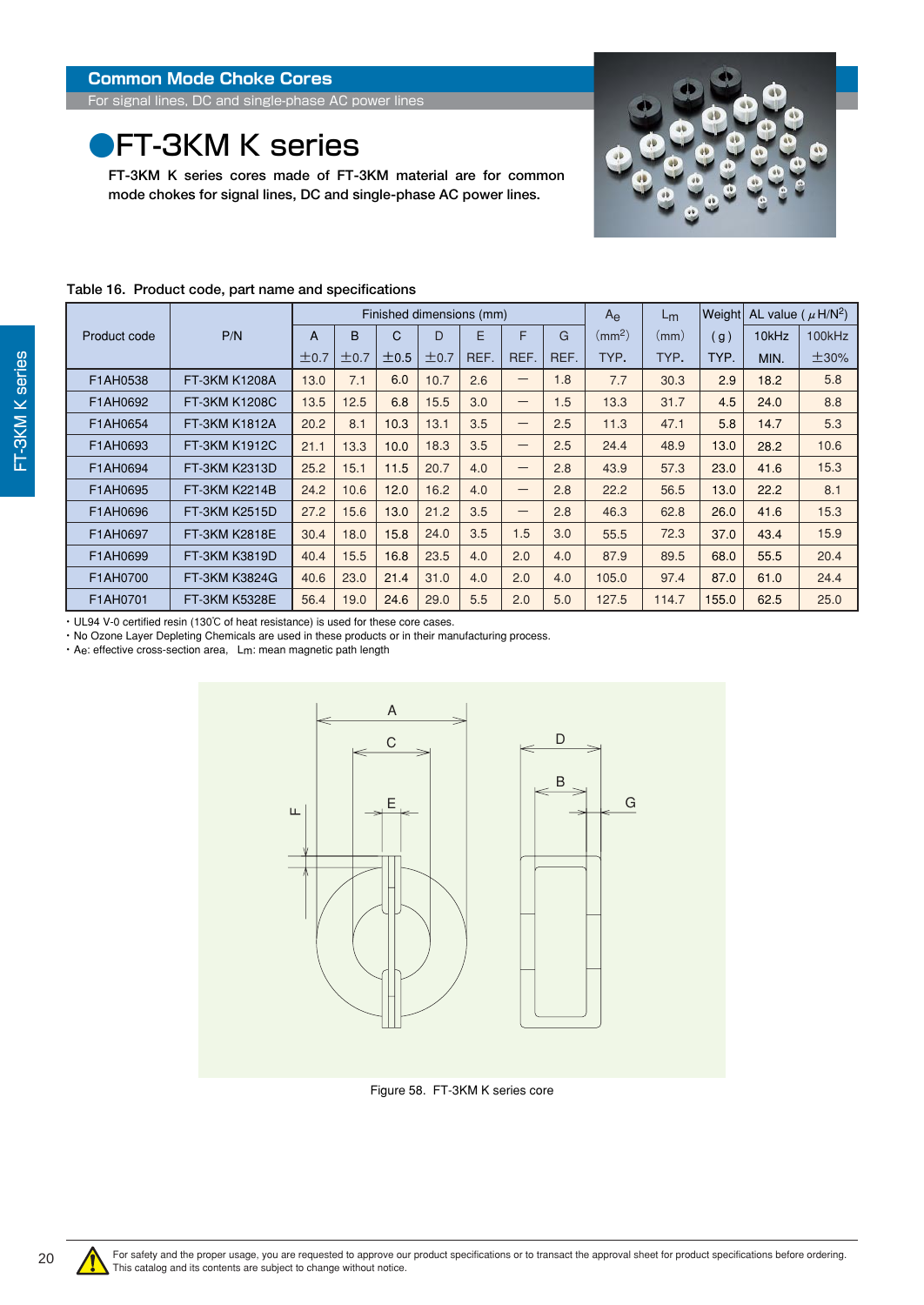<span id="page-20-0"></span>For signal lines, DC and single-phase AC power lines

## **PFT-3KL V series**

**FT-3KL V series cores made of FT-3KL material are for common mode chokes for signal lines, DC and single-phase AC power lines. Having both high impedance and high saturation-field property, these cores shows high performance in reduction of radiation noise. With new design of inner structure, these cores have high durability against vibration.**



#### **Table 17. Product code, part name and specifications**

|              |                      |      |      |           | Finished dimensions (mm) |            |            | $A_{\rm e}$ | Lm              | Weight |      | AL value ( $\mu$ H/N <sup>2</sup> ) |        |
|--------------|----------------------|------|------|-----------|--------------------------|------------|------------|-------------|-----------------|--------|------|-------------------------------------|--------|
| Product code | P/N                  | A    | в    |           |                          |            |            | G           | $\text{(mm}^2)$ | mm)    | g    | 10kHz                               | 100kHz |
|              |                      | ±0.7 |      | $\pm 0.5$ | $\pm$ 0.7                | <b>REF</b> | <b>REF</b> | REF.        | TYP.            | TYP.   | TYP. | MIN.                                | ±30%   |
| F1AH0970     | <b>FT-3KL V1208C</b> | 13.5 | 12.5 | 6.8       | 15.5                     | 3.0        | –          | 1.5         | 13.7            | 31.9   | 4.5  | 8.7                                 | 9.1    |
| F1AH0971     | <b>FT-3KL V1912C</b> | 21.1 | 13.3 | 10.0      | 18.3                     | 3.5        | –          | 2.5         | 25.4            | 48.9   | 13.0 | 10.5                                | 11.1   |
| F1AH0972     | FT-3KL V2515D        | 27.2 | 5.6  | 13.0      | 21.2                     | 3.5        | –          | 2.8         | 47.3            | 63.3   | 26.0 | 15.1                                | 16.0   |

・ UL94 V-0 certified resin (130℃ of heat resistance) is used for these core cases.

・ No Ozone Layer Depleting Chemicals are used in these products or in their manufacturing process.

・ Ae: effective cross-section area, Lm: mean magnetic path length



Figure 59. FT-3KL V series core



Figure 60. Frequency dependence of impedance for FT-3KL V series core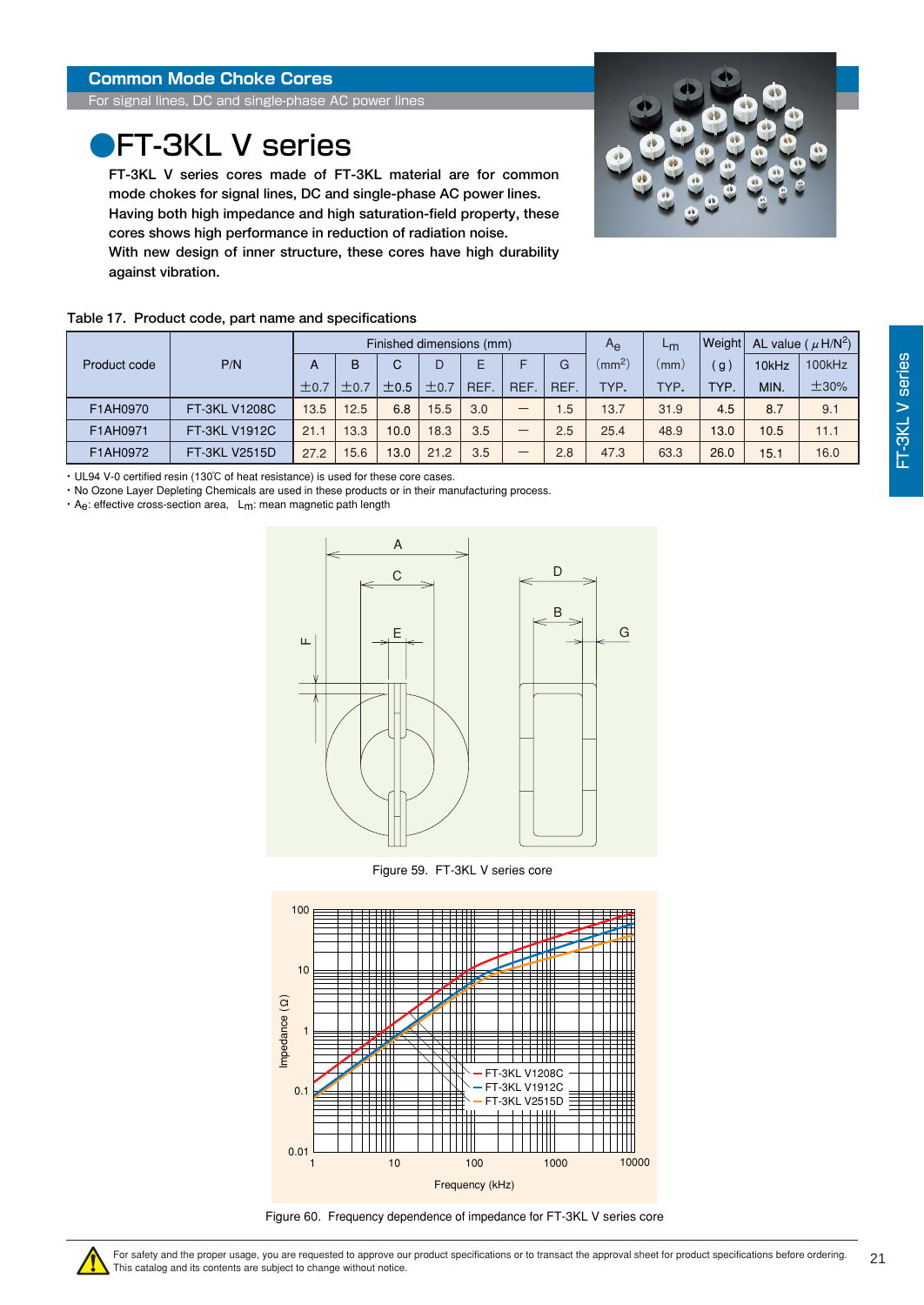### <span id="page-21-0"></span>**•FT-3KM N series**

**FT-3KM N series cores made of FT-3KM material are for common mode chokes for three-phase AC power lines.**



|              |                      |      | Finished dimensions (mm) |      |      |      |                          |      | $A_{\rm e}$        | L <sub>m</sub> | Weight |       | AL value ( $\mu$ H/N <sup>2</sup> ) |
|--------------|----------------------|------|--------------------------|------|------|------|--------------------------|------|--------------------|----------------|--------|-------|-------------------------------------|
| Product code | P/N                  | A    | B                        | C    | D    | E    | F                        | G    | (mm <sup>2</sup> ) | (mm)           | (g)    | 10kHz | 100kHz                              |
|              |                      | ±0.7 | ±0.7                     | ±0.5 | ±0.7 | REF. | REF.                     | REF. | TYP.               | TYP.           | TYP.   | MIN.  | ±30%                                |
| F1AH0702     | FT-3KM N2515D        | 27.6 | 16.0                     | 12.6 | 22.0 | 3.2  | 1.0                      | 3.0  | 46.9               | 62.8           | 28     | 41.6  | 15.3                                |
| F1AH0703     | FT-3KM N3320E        | 35.6 | 19.0                     | 17.4 | 27.0 | 3.2  | 1.5                      | 4.0  | 73.1               | 73.3           | 56     | 49.7  | 19.9                                |
| F1AH0704     | <b>FT-3KM N4225E</b> | 46.0 | 19.0                     | 21.0 | 27.0 | 4.0  | 3.0                      | 4.0  | 95.6               | 105.2          | 95     | 51.4  | 20.6                                |
| F1AH0705     | FT-3KM N5034E        | 54.0 | 19.0                     | 30.0 | 29.0 | 4.0  | $\overline{\phantom{0}}$ | 5.0  | 90.0               | 131.9          | 110    | 38.6  | 15.4                                |
| F1AH0706     | <b>FT-3KM N6442E</b> | 68.0 | 19.0                     | 38.0 | 29.0 | 5.0  | -                        | 5.0  | 123.8              | 166.5          | 184    | 42.0  | 16.8                                |
| F1AH0708     | FT-3KM N5434G        | 58.0 | 25.0                     | 30.0 | 47.0 | 6.2  | 8.0                      | 7.0  | 150.0              | 138.0          | 210    | 61.4  | 24.5                                |

#### **Table 18. Product code, part name and specifications**

・ UL94 V-0 certified resin (130℃ of heat resistance) is used for these core cases.

・ No Ozone Layer Depleting Chemicals are used in these products or in their manufacturing process.

 $\cdot$  A<sub>e</sub>: effective cross-section area,  $L_m$ : mean magnetic path length



Figure 61. FT-3KM N series core except FT-3KM N5434G



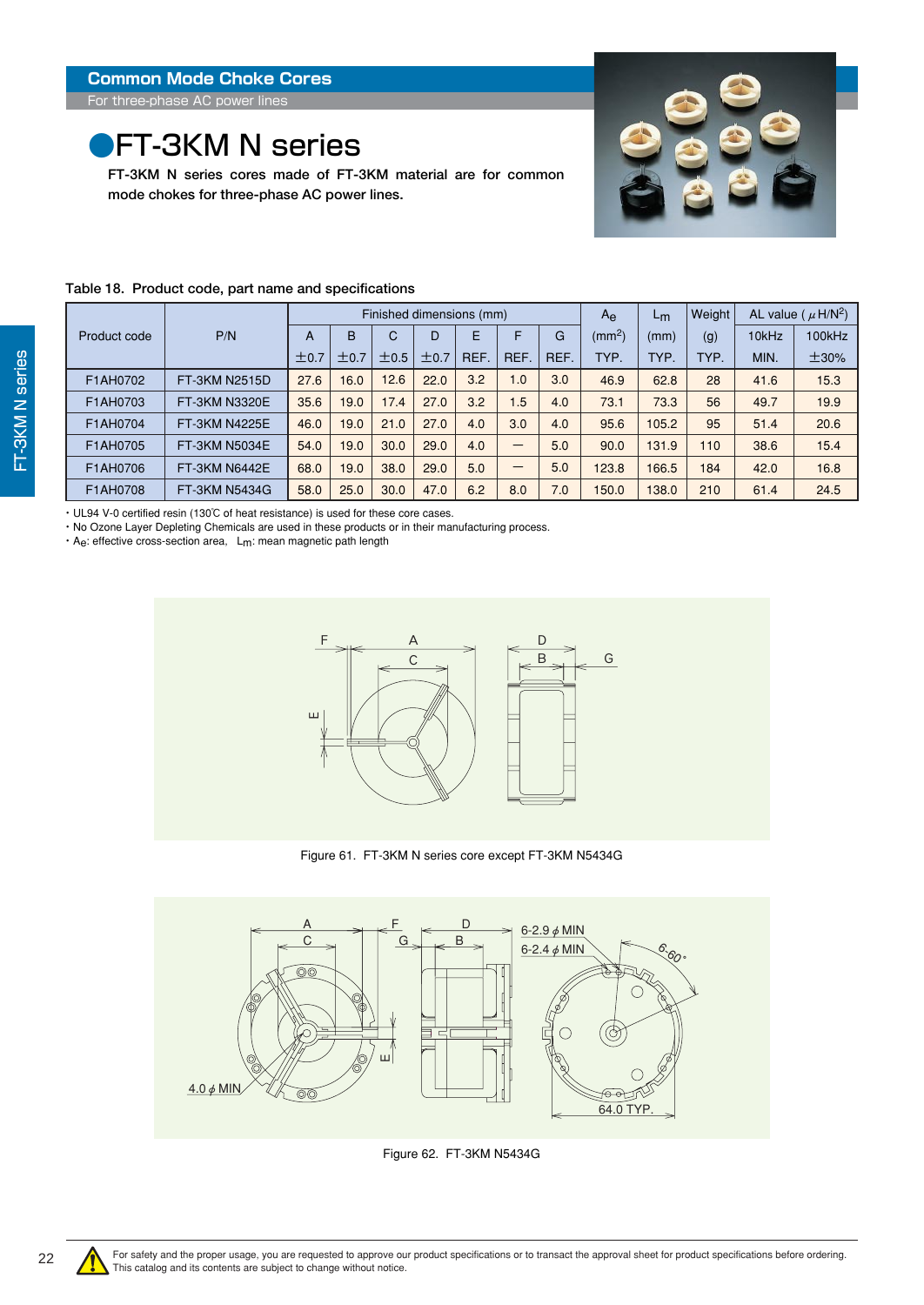<span id="page-22-0"></span>For signal lines, DC and AC power lines and Output filters

### **•FT-3KM F series**

**FT-3KM F series cores made of FT-3KM material are for common mode chokes for signal lines, DC and AC power lines.**



|              |                      |                 | Finished dimensions (mm) |                 | $A_{\rm e}$                | $L_m$        | Weight      | AL value ( $\mu$ H/N <sup>2</sup> ) |                      |  |
|--------------|----------------------|-----------------|--------------------------|-----------------|----------------------------|--------------|-------------|-------------------------------------|----------------------|--|
| Product code | P/N                  | A               | B                        | C               | (mm <sup>2</sup> )<br>TYP. | (mm)<br>TYP. | (g)<br>TYP. | 10kHz                               | 100kHz               |  |
| F1AH0047     | FT-3KM F2515D        | $28.0 \pm 0.5$  | $16.8 \pm 0.7$           | $12.8 \pm 0.5$  | 46.9                       | 62.8         | 25          | $42.0 \sim 100.0$                   | $16.9 \pm 30\%$      |  |
| F1AH0048     | FT-3KM F3320E        | $35.8 \pm 0.5$  | $17.5 \pm 0.7$           | $17.3 \pm 0.5$  | 73.1                       | 83.3         | 49          | $49.7 \sim 120.0$                   | $19.9 \pm 30\%$      |  |
| F1AH0049     | FT-3KM F3724E        | $40.0 \pm 0.5$  | $17.6 \pm 0.7$           | $21.1 \pm 0.5$  | 73.1                       | 95.8         | 59          | $43.0 \sim 100.0$                   | 17.3±30%             |  |
| F1AH0050     | <b>FT-3KM F4424G</b> | $46.5 \pm 0.6$  | $22.8 \pm 0.6$           | $21.5 \pm 0.5$  | 142.5                      | 106.8        | 123         | $75.4 \sim 180.0$                   | $30.2 \pm 30\%$      |  |
| F1AH0896     | FT-3KM F4535G        | $49.0 \pm 0.5$  | $25.0 \pm 0.7$           | $31.0 \pm 0.5$  | 75.0                       | 125.7        | 89          | $34.0 \sim 80.0$                    | $13.5 \pm 30\%$      |  |
| F1AH0897     | FT-3KM F4627H        | $50.0 \pm 0.7$  | $28.2 \pm 1.0$           | $23.4 \pm 0.5$  | 178.1                      | 114.7        | 168         | $89.2 \sim 210.0$                   | 35.1±30%             |  |
| F1AH0898     | FT-3KM F6045G        | $64.0 \pm 0.7$  | $25.0 \pm 1.0$           | $41.0 \pm 0.7$  | 112.5                      | 164.9        | 162         | $39.0 \sim 90.0$                    | $15.4 \pm 30\%$      |  |
| F1AH0899     | FT-3KM F7555G        | $79.0 \pm 0.7$  | $25.0 \pm 0.7$           | $51.0 \pm 0.7$  | 150.0                      | 204.2        | 267         | $42.0 \sim 100.0$                   | 16.6±30%             |  |
| F1AH0900     | FT-3KM F10080G       | $104.0 \pm 0.7$ | $25.0 \pm 0.7$           | $76.0 \pm 0.7$  | 138.8                      | 285.1        | 336         | $30.0 \sim 65.0$                    | $12.0 \pm 30\%$      |  |
| F1AH0901     | FT-3KM F140100       | $144.0 \pm 1.0$ | $35.0 \pm 1.0$           | $96.0 \pm 0.7$  | 427.5                      | 380.1        | 1335        | $63.0 \sim 150.0$                   | $24.8 \pm 30\%$      |  |
| F1AH0024     | FT-3KM F200160       | $204.0 \pm 1.0$ | $35.0 \pm 1.0$           | $156.0 \pm 1.0$ | 427.5                      | 568.6        | 1875        | $42.0 \sim 100.0$                   | $15.1 + 50\% - 30\%$ |  |

#### **Table 19. Product code, part name and specifications (Toroidal type: Figure 63)**

#### **Table 20. Product code, part name and specifications (Base plate type: Figure 64, 65)**

|              |                  |                                 |                      |            |                | Finished dimensions (mm) |                                     |           |      |                      |               |
|--------------|------------------|---------------------------------|----------------------|------------|----------------|--------------------------|-------------------------------------|-----------|------|----------------------|---------------|
| Product code | P/N              | A<br>MAX.                       | <sub>B</sub><br>MAX. | C<br>MAX.  | D<br>±0.5      | E<br>±0.3                | F<br>±0.5                           | G<br>±0.5 |      | H<br>±0.5            | K<br>MIN.     |
| F1AH0026     | FT-3KM F6045GB   | 95.0                            | 26.0                 | 78.0       | 80.0           | 12.5                     | 72.0                                |           | 50.0 | 7.0                  | 39.5          |
| F1AH0903     | FT-3KM F7555GB   | 121.0                           | 30.0                 | 100.0      | 100.0          |                          |                                     |           |      |                      | 50.0          |
| F1AH0904     | FT-3KM F10080GB  | 161.0                           | 32.0                 | 122.0      | 140.0          |                          |                                     |           |      |                      | 75.0          |
| F1AH0029     | FT-3KM F11080GB  | 181.0                           | 26.0                 | 131.0      | 150.0          | 12.5                     | 124.0                               | 100.0     |      | 20.0                 | 74.0          |
| F1AH0905     | FT-3KM F140100PB | 181.0                           | 42.0                 | 162.0      | 160.0          |                          |                                     |           |      |                      | 95.0          |
| F1AH0032     | FT-3KM F200160PB | 241.0                           | 42.0                 | 217.0      | 220.0          |                          | –                                   |           | —    | —                    | 155.0         |
|              |                  | $A_{\Theta}$ (mm <sup>2</sup> ) | $L_m$ (mm)           | Weight (g) | Applied screw  |                          | AL value ( $\mu$ H/N <sup>2</sup> ) |           |      |                      |               |
|              |                  | TYP.                            | TYP.                 | TYP.       |                | J                        | 10kHz                               |           |      | 100kHz               | Shape         |
| F1AH0026     | FT-3KM F6045GB   | 112.5                           | 164.9                | 193        | M <sub>4</sub> | M <sub>5</sub>           | $39.0 \sim 90.0$                    |           |      | 15.4±30%             | Fig.65        |
| F1AH0903     | FT-3KM F7555GB   | 150.0                           | 204.2                | 377        |                | M6                       | $42.0 \sim 100.0$                   |           |      | 16.6±30%             | <b>Fig.64</b> |
| F1AH0904     | FT-3KM F10080GB  | 138.8                           | 285.1                | 516        |                | M <sub>6</sub>           | $30.0 \sim 65.0$                    |           |      | $12.0 \pm 30\%$      | Fig.64        |
| F1AH0029     | FT-3KM F11080GB  | 213.8                           | 300.8                | 613        | M <sub>5</sub> | M <sub>6</sub>           | $40.2 \sim 95.0$                    |           |      | $16.1 \pm 30\%$      | <b>Fig.65</b> |
| F1AH0905     | FT-3KM F140100PB | 427.5                           | 380.1                | 1595       |                | M <sub>6</sub>           | $63.0 \sim 150.0$                   |           |      | 24.8±30%             | <b>Fig.64</b> |
| F1AH0032     | FT-3KM F200160PB | 427.5                           | 568.6                | 2235       | —              | M <sub>6</sub>           | $42.0 \sim 100.0$                   |           |      | $15.1 + 50\% - 30\%$ | <b>Fig.64</b> |

・ UL94 V-0 certified resin (130℃ of heat resistance) is used for these core cases.

・ No Ozone Layer Depleting Chemicals are used in these products or in their manufacturing process.

・ Ae: effective cross-section area, Lm: mean magnetic path length



 $\check{}$  $\circ$ A D 2-J ₫

B 2-J I  $\circ$ LL. D A шį  $\ltimes$ 

3-I

Figure 63. Toroidal type Figure 64. Base plate type

The core is fixed onto the zinc-electroplated SPCC base by using SUS 304 stainless steel band.

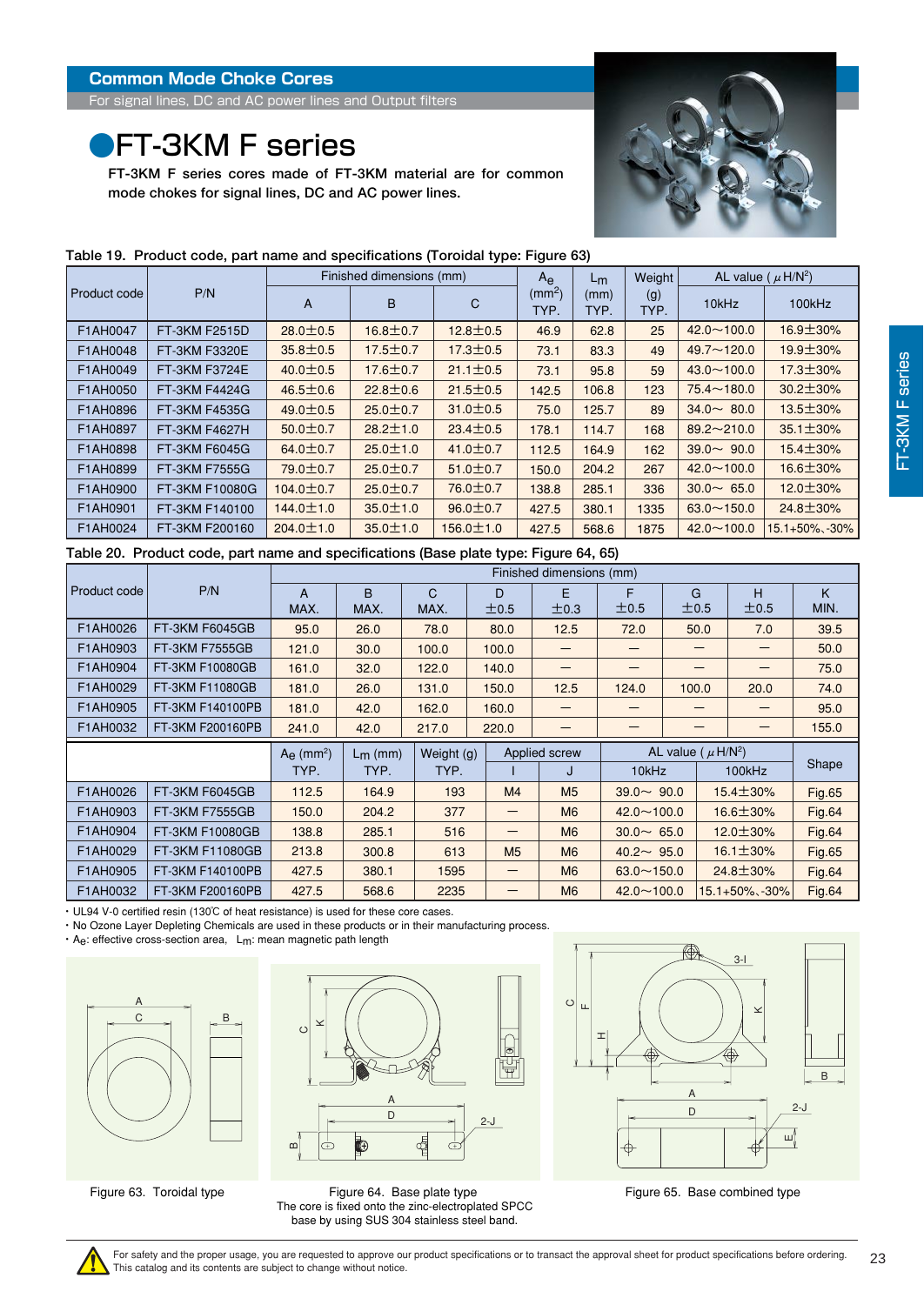For signal lines, DC and AC power lines and Output filters



Figure 66. Frequency dependence of impedance for FT-3KM F2515D and F3320E



Figure 68. Frequency dependence of impedance for FT-3KM F4535G and F4627H



Figure 70. Frequency dependence of impedance for FT-3KM F10080G(B) and F11080GB



Figure 67. Frequency dependence of impedance for FT-3KM F3724E and F4424G



Figure 69. Frequency dependence of impedance for FT-3KM F6045G(B) and F7555G(B)



Figure 71. Frequency dependence of impedance for FT-3KM F14100(PB) and F220160(PB)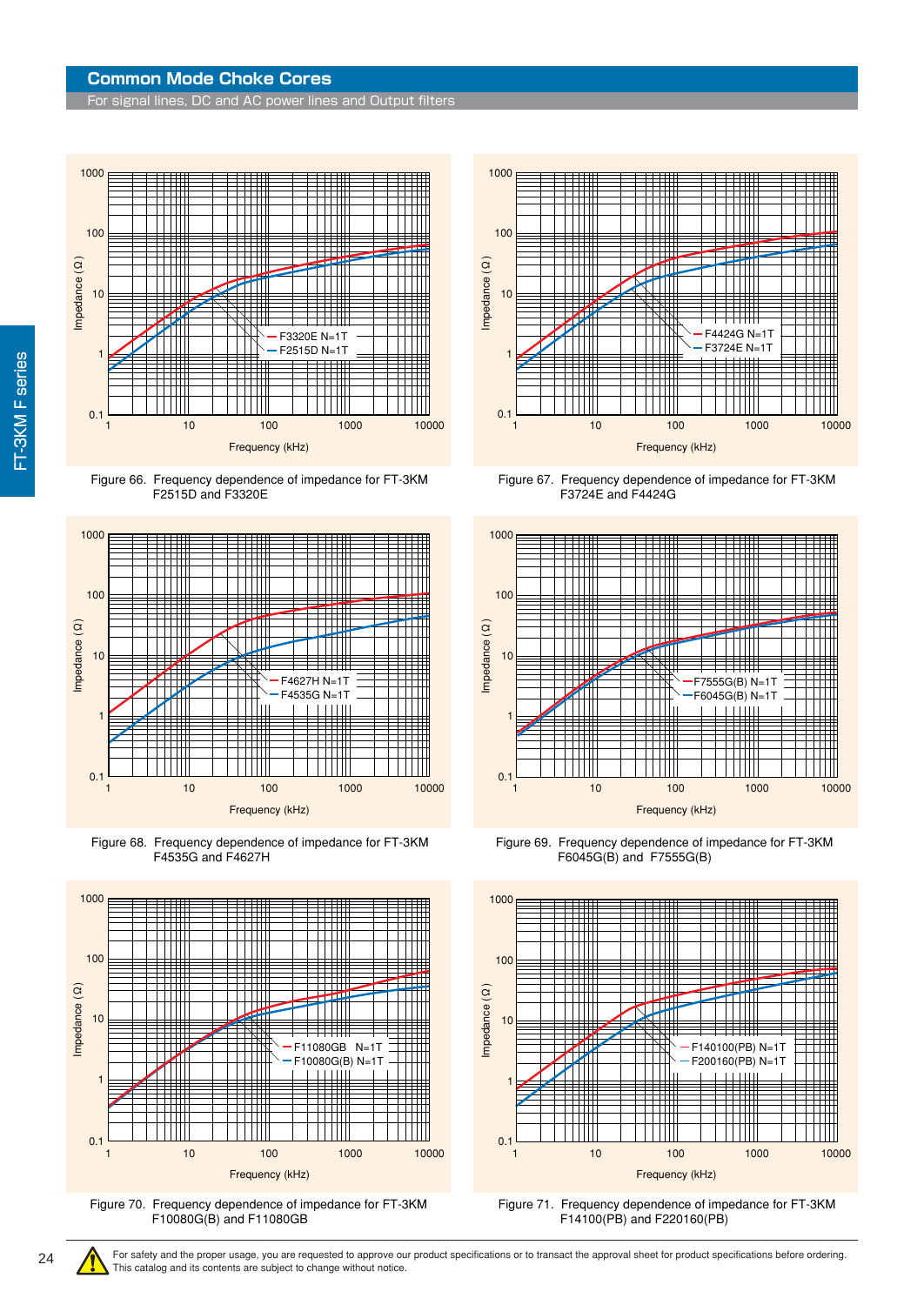<span id="page-24-0"></span>For signal lines, DC and AC power lines and Output filters

## **PFT-3KL F series**

**FT-3KL F series are common mode choke cores with high saturationfield property.** 

**Having both high permeability and high saturation-field property, these cores show significant noise reduction even under high bias current.**

|              | Table 21.Product code, part name and specifications (Toroidal type: Figure 72) |                 |                          |                |                    |       |        |                                     |                 |  |  |
|--------------|--------------------------------------------------------------------------------|-----------------|--------------------------|----------------|--------------------|-------|--------|-------------------------------------|-----------------|--|--|
|              |                                                                                |                 | Finished dimensions (mm) |                | $A_{\Theta}$       | $L_m$ | Weight | AL value ( $\mu$ H/N <sup>2</sup> ) |                 |  |  |
| Product code | P/N                                                                            | A               | B                        | $\mathsf{C}$   | (mm <sup>2</sup> ) | (mm)  | (g)    | 10kHz                               | 100kHz          |  |  |
|              |                                                                                |                 |                          |                | TYP.               | TYP.  | TYP.   |                                     |                 |  |  |
| F1AH0680     | FT-3KL F3320E                                                                  | $35.8 \pm 0.5$  | $17.5 \pm 0.7$           | $17.3 \pm 0.5$ | 73.1               | 83.3  | 49     | $17.8 \sim 33.0$                    | 18.8±30%        |  |  |
| F1AH0681     | FT-3KL F3724E                                                                  | $40.0 \pm 0.5$  | 17.6±0.7                 | $21.1 \pm 0.5$ | 73.1               | 95.8  | 59     | $15.4 \sim 28.7$                    | $16.3 \pm 30\%$ |  |  |
| F1AH0682     | FT-3KL F4535G                                                                  | $49.0 \pm 0.5$  | $25.0 \pm 0.7$           | $31.0 \pm 0.5$ | 75.0               | 125.7 | 89     | $12.1 \sim 22.4$                    | $12.8 \pm 30\%$ |  |  |
| F1AH0683     | FT-3KL F6045G                                                                  | $64.0 \pm 0.7$  | $25.0 \pm 1.0$           | $41.0 \pm 0.7$ | 107.3              | 166.0 | 162    | $13.1 \sim 24.3$                    | $13.8 \pm 30\%$ |  |  |
| F1AH0684     | FT-3KL F7555G                                                                  | 79.0±0.7        | $25.0 \pm 0.7$           | $51.0 \pm 0.7$ | 146.3              | 205.0 | 267    | $14.4 \sim 26.8$                    | $15.2 \pm 30\%$ |  |  |
| F1AH0685     | FT-3KL F10080G                                                                 | 104.0 $\pm$ 0.7 | $25.0 \pm 0.7$           | $76.0 \pm 0.7$ | 138.3              | 285.1 | 336    | $9.8 - 18.3$                        | $10.4 \pm 30\%$ |  |  |
| F1AH0686     | FT-3KL F140100                                                                 | $144.0 \pm 1.0$ | $35.0 \pm 1.0$           | $96.0 \pm 0.7$ | 427.5              | 380.1 | 1335   | $22.8 \sim 42.3$                    | $24.0 \pm 30\%$ |  |  |

#### **Table 21. Product code, part name and specifications (Toroidal type: Figure 72)**

#### **Table 22. Product code, part name and specifications (Base plate type: Figure 73, 74)**

|              |                       | Finished dimensions (mm)        |            |              |                |                |                                     |       |                 |               |
|--------------|-----------------------|---------------------------------|------------|--------------|----------------|----------------|-------------------------------------|-------|-----------------|---------------|
| Product code | P/N                   | A                               | B          | $\mathsf{C}$ | D              | E              | F                                   | G     | н               | K             |
|              |                       | MAX.                            | MAX.       | MAX.         | ±0.5           | ±0.3           | ±0.5                                | ±0.5  | ±0.5            | MIN.          |
| F1AH0687     | <b>FT-3KL F6045GB</b> | 95.0                            | 26.0       | 78.0         | 80.0           | 12.5           | 72.0                                | 50.0  | 7.0             | 39.5          |
| F1AH0688     | <b>FT-3KL F7555GB</b> | 121.0                           | 30.0       | 100.0        | 100.0          |                |                                     |       |                 | 50.0          |
| F1AH0690     | FT-3KL F11080GB       | 181.0                           | 26.0       | 131.0        | 150.0          | 12.5           | 124.0                               | 100.0 | 20.0            | 74.0          |
| F1AH0691     | FT-3KL F140100PB      | 181.0                           | 42.0       | 162.0        | 160.0          |                |                                     |       | —               | 95.0          |
|              |                       |                                 |            |              |                |                |                                     |       |                 |               |
|              |                       | $A_{\Theta}$ (mm <sup>2</sup> ) | $L_m$ (mm) | Weight (g)   | Applied screw  |                | AL value ( $\mu$ H/N <sup>2</sup> ) |       |                 |               |
|              |                       | TYP.                            | TYP.       | TYP.         |                | J              | 10kHz                               |       | 100kHz          | Shape         |
| F1AH0687     | <b>FT-3KL F6045GB</b> | 107.3                           | 166.0      | 193          | M <sub>4</sub> | M <sub>5</sub> | $13.1 - 24.3$                       |       | $13.8 \pm 30\%$ | <b>Fig.74</b> |
| F1AH0688     | <b>FT-3KL F7555GB</b> | 146.3                           | 205.0      | 377          |                | M <sub>6</sub> | $14.4 \sim 26.8$                    |       | 15.2±30%        | <b>Fig.73</b> |
| F1AH0690     | FT-3KL F11080GB       | 213.8                           | 300.8      | 613          | M <sub>5</sub> | M <sub>6</sub> | $14.4 \sim 26.7$                    |       | $15.2 \pm 30\%$ | <b>Fig.74</b> |
| F1AH0691     | FT-3KL F140100PB      | 427.5                           | 380.1      | 1595         |                | M <sub>6</sub> | $22.8 \sim 42.3$                    |       | $24.0 \pm 30\%$ | <b>Fig.73</b> |

・ UL94 V-0 certified resin (130℃ of heat resistance) is used for these core cases.

・ No Ozone Layer Depleting Chemicals are used in these products or in their manufacturing process.

・ Ae: effective cross-section area, Lm: mean magnetic path length





Figure 72. Toroidal type Figure 73. Base plate type The core is fixed onto the zinc-electroplated SPCC base by using SUS 304 stainless steel band.



Figure 74. Base combined type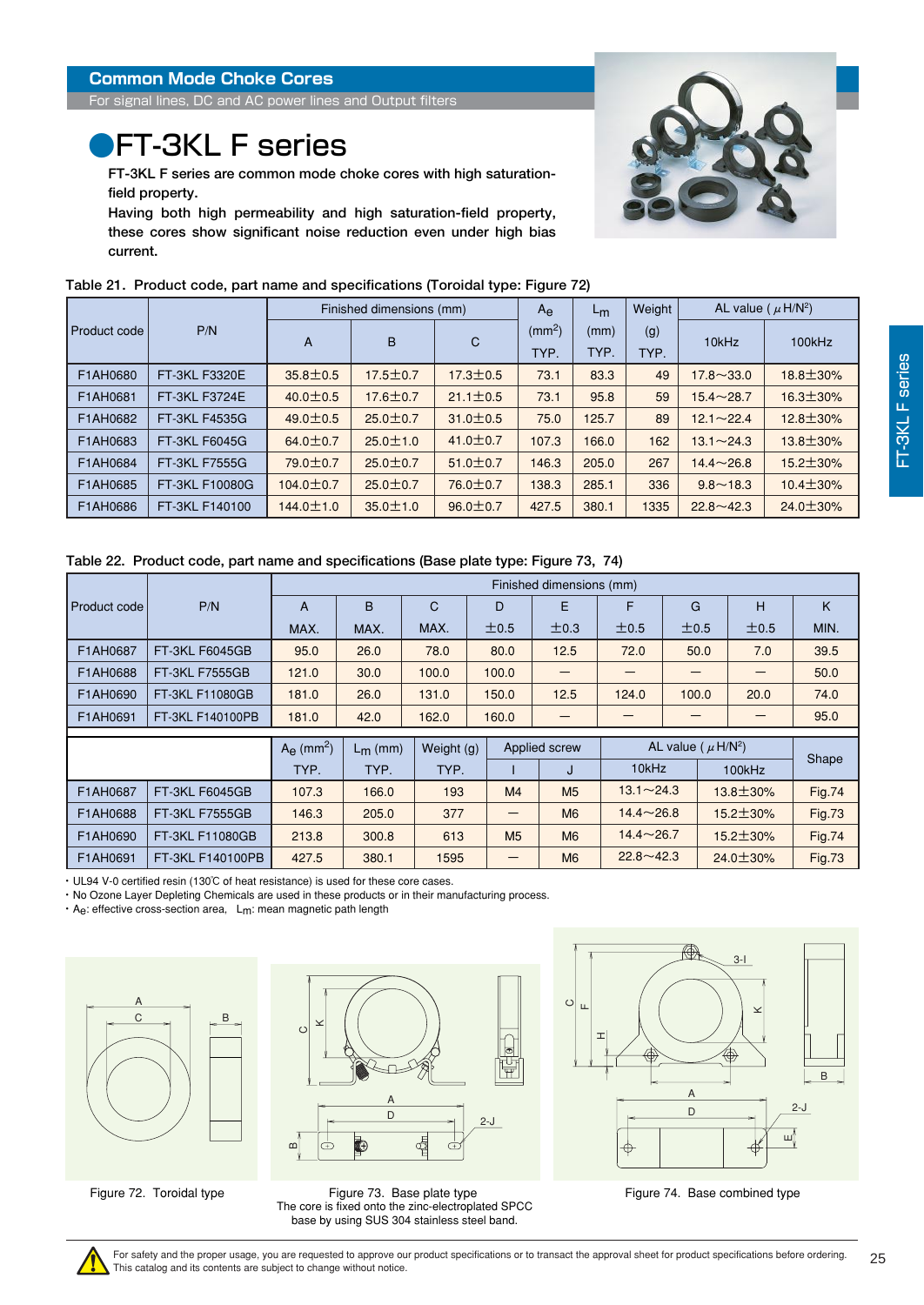For signal lines, DC and AC power lines and Output filters



Figure 75. Frequency dependence of impedance for FT-3KL F3320E and F3724E



Figure 77. Frequency dependence of impedance for FT-3KL F7555G(B) andF10080G



Figure 76. Frequency dependence of impedance for FT-3KL F4535G andF6045G(B)



Figure 78. Frequency dependence of impedance for FT-3KL F11080GB andF140100(PB)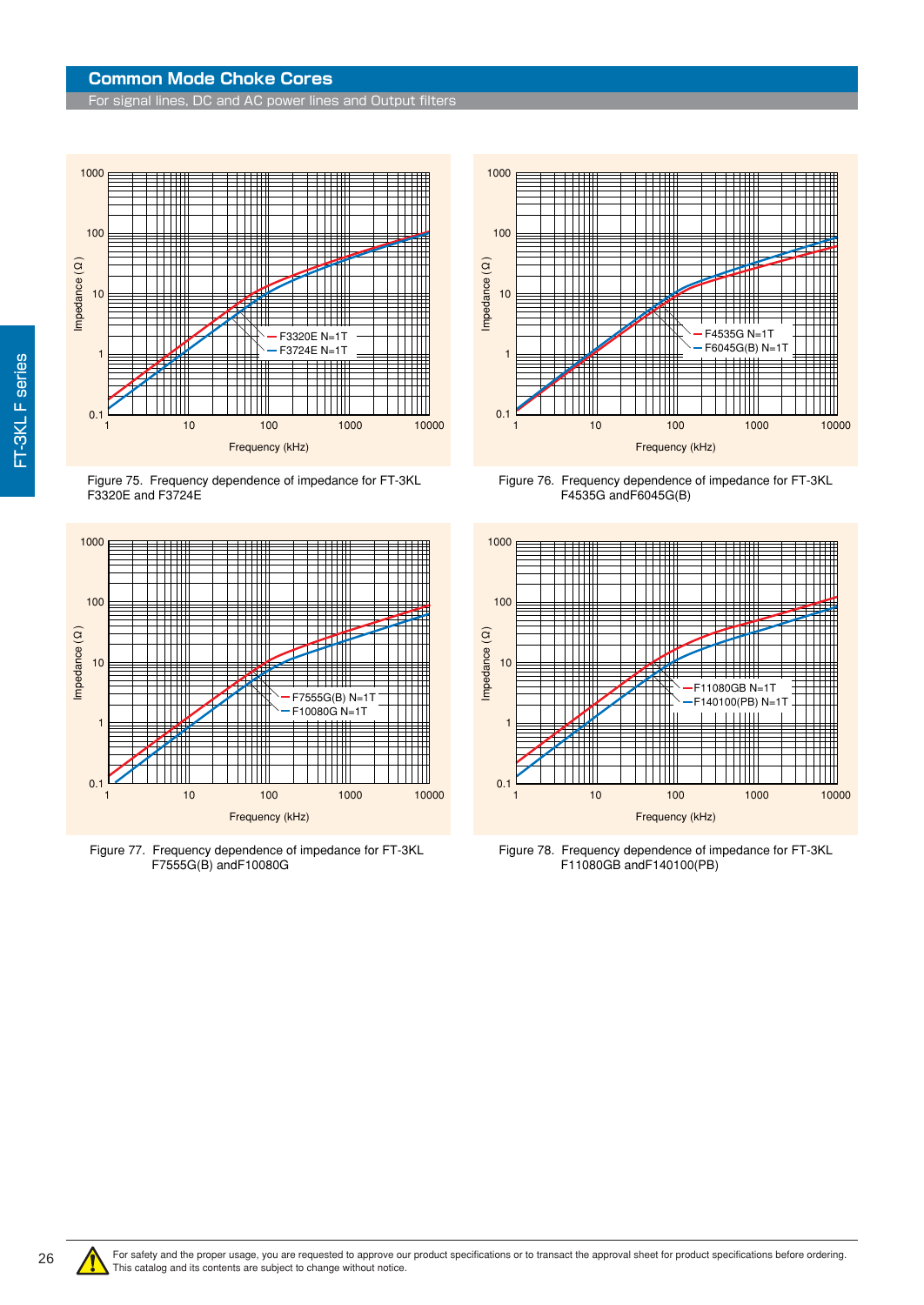<span id="page-26-0"></span>For signal lines, DC and AC power lines and Output filters

### **PET-3KM S series**

**FT-3KM S series "square shaped" common mode choke cores are designed specifically for bus bar systems. Unlike toroidal cores, these square shaped cores allow utilizing space effectively in a switchboard. In addition, these cores are far lighter weight compare to Mn-Zn ferrite cores with the same performance.**



| Table 23. Product code, part name and specifications |  |  |
|------------------------------------------------------|--|--|
|                                                      |  |  |

|  |                      |                 | $A_{\mathbf{e}}$   | ∟m    | Weight | AL value ( $\mu$ H/N <sup>2</sup> ) |                  |  |
|--|----------------------|-----------------|--------------------|-------|--------|-------------------------------------|------------------|--|
|  | <b>Product codel</b> | P/N             | (mm <sup>2</sup> ) | (mm)  | (g)    | 10kHz                               | 100kHz           |  |
|  |                      | TYP.            | TYP.               | TYP.  |        |                                     |                  |  |
|  | F1AH0545             | FT-3KM S10085HB | 112.5              | 290.1 | 410    | $21.9 - 51.2$                       | $9.3 \pm 30\%$   |  |
|  | F1AH0572             | FT-3KM S11080HB | 271.9              | 303.8 | 765    | $50.6 \sim 118.1$                   | $21.35 \pm 30\%$ |  |

・ UL94 V-0 certified resin (130℃ of heat resistance) is used for these core cases.

・ No Ozone Layer Depleting Chemicals are used in these products or in their manufacturing process.

・ Ae: effective cross-section area, Lm: mean magnetic path length



Figure 79. FT-3KL V series core





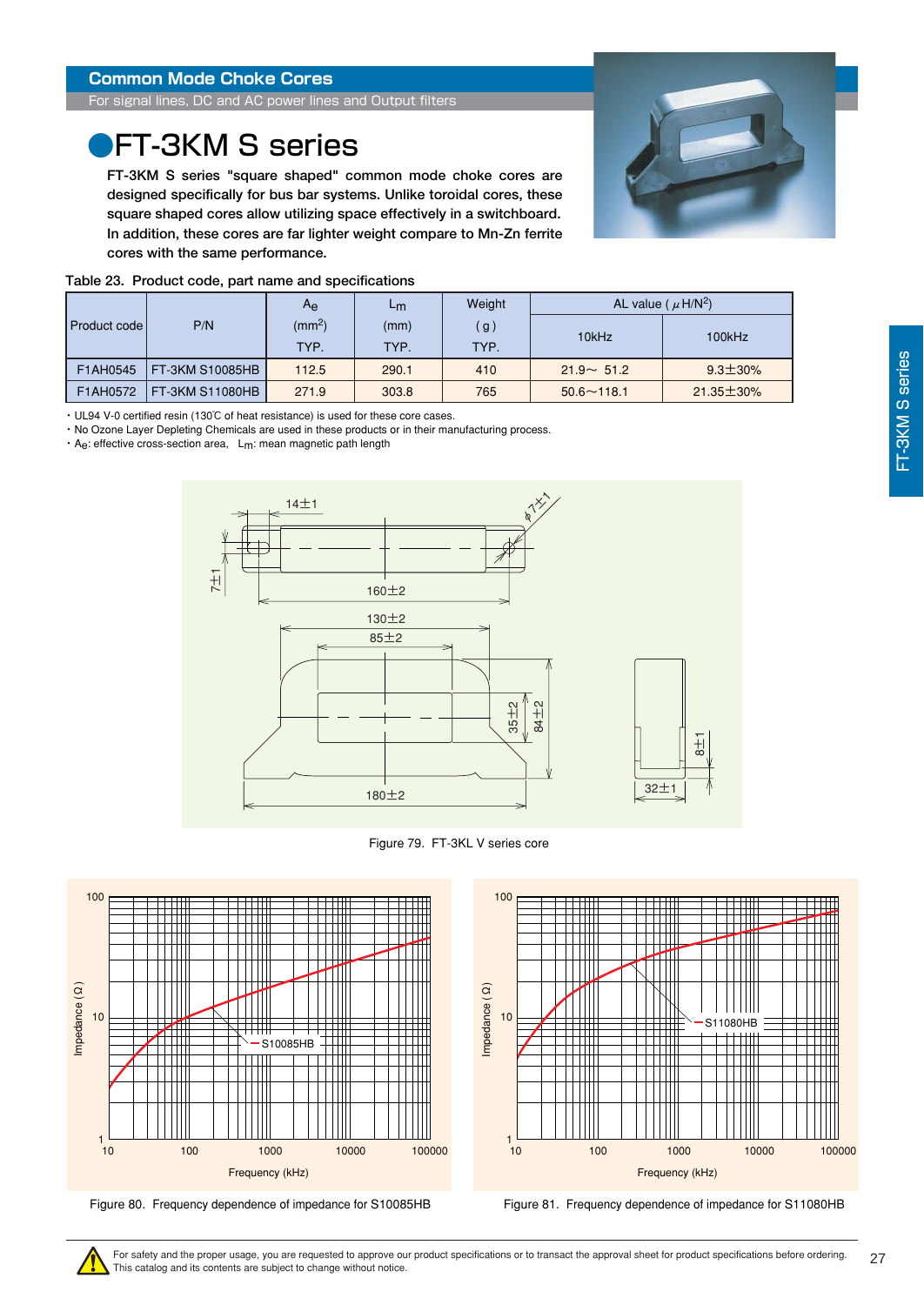### <span id="page-27-0"></span>**Features**

**FINEMET beads made of FT-3AM material and MP series saturable cores made of FT-3SH material are suitable for surge absorber used for medium to large handling power.** 

**Having high saturation flux density (Bs=1.23T) and low core loss (80Wkg at 100kHz, Bm=0.2T), MP series cores are also suitable for saturable cores in magamp circuit driven below 150kHz.** 

#### **Features of FT-3AM and FT-3SH cores:**

- 1) The saturation magnetic flux density is twice as high as that of Co-based amorphous metal and three times higher than that of Ni-Zn ferrite. The pulse permeability and the core loss are comparable to Co-based amorphous metal. As a result, small-size cores using FT-3AM/FT-3SH offer higher performance in suppression of surge current and voltage.
- 2) The temperature characteristics of FINEMET<sup>®</sup> is very stable due to its high Curie temperature, (570℃). (Curie temperature of Co-based amorphous metal and Ni-Zn ferrite is around 200℃.)
- 3) Unlike Co-based amorphous metal, which has relatively large aging effects (decrease of permeability and increase of coercivity and core loss over time), the aging effects of  $FINEMENT^{\circledast}$  is very small.

|              | Table 24. Cor  |
|--------------|----------------|
| Cores        |                |
|              | Saturation flu |
| Absorber     | Squareness r   |
| <b>Surge</b> | Coercive forc  |
|              | Pulse permea   |

**Table 24. Comparison of magnetic and physical properties among FT-3AM and conventional materials.**

|                                                                        |                        | FT-3AM           | FT-3SH          | Co-based amorphous   | Ni-Zn ferrite      |
|------------------------------------------------------------------------|------------------------|------------------|-----------------|----------------------|--------------------|
| Saturation flux density, Bs* (T)                                       | $20^{\circ}$ C         | 1.23             | 1.23            | 0.60                 | 0.38               |
|                                                                        | 100°C                  | 1.20             | 1.20            | 0.53                 | 0.29               |
| Squareness ratio, Br/Bs*                                               | $20^{\circ}$ C         | 0.50             | 0.90            | 0.80<br>0.78<br>0.30 | 0.71               |
|                                                                        | $100^{\circ}$ C        | 0.48             | 0.88            |                      | 0.60               |
| Coercive force, Hc*<br>(A/m)                                           | $20^{\circ}$ C         | 2.5              | 0.60            |                      | 30                 |
|                                                                        | 100℃                   |                  |                 | 0.29                 | 20                 |
| Pulse permeability, $\mu$ rp <sup>**</sup>                             |                        | 3,500            | 4,000           | 4,500                | 500                |
| Core loss, Pcv**                                                       | (J/m <sup>3</sup> )    | 7.5              | 6.5             | 6.0                  | 7.0                |
| Curie temperature, Tc                                                  | (C)                    | 570              | 570             | 210                  | 200                |
| Saturation magnetostriction, $\lambda s$ [ $\times$ 10 <sup>-6</sup> ] |                        | $\simeq$ 0       | $\simeq$ 0      | $\simeq$ 0           | $-7.8$             |
| Electrical resisitivity, $\rho$                                        | $(\mu \Omega \cdot m)$ | 1.2 <sub>2</sub> | 1.2             | 1.3                  | $1 \times 10^{12}$ |
| Density, d                                                             | (kg/m <sup>3</sup> )   | $7.3\times10^3$  | $7.3\times10^3$ | $7.7\times10^3$      | $5.2\times10^3$    |

\*DC magnetic properties at 800A/m

\*\*Pulse width  $\tau$ s=0.1  $\mu$ s Operating magnetic flux density  $\triangle$ B=0.2T

### **Applications**

**1. Suppression of reverse recovery current and surge current from diode in switching mode power supplies or invertors.** 

- **2. Suppression of surge current at the moment of activation of switching diode, such as power MOS-FET.**
- **3. Suppression of spike or ringing current generated in switching circuit.**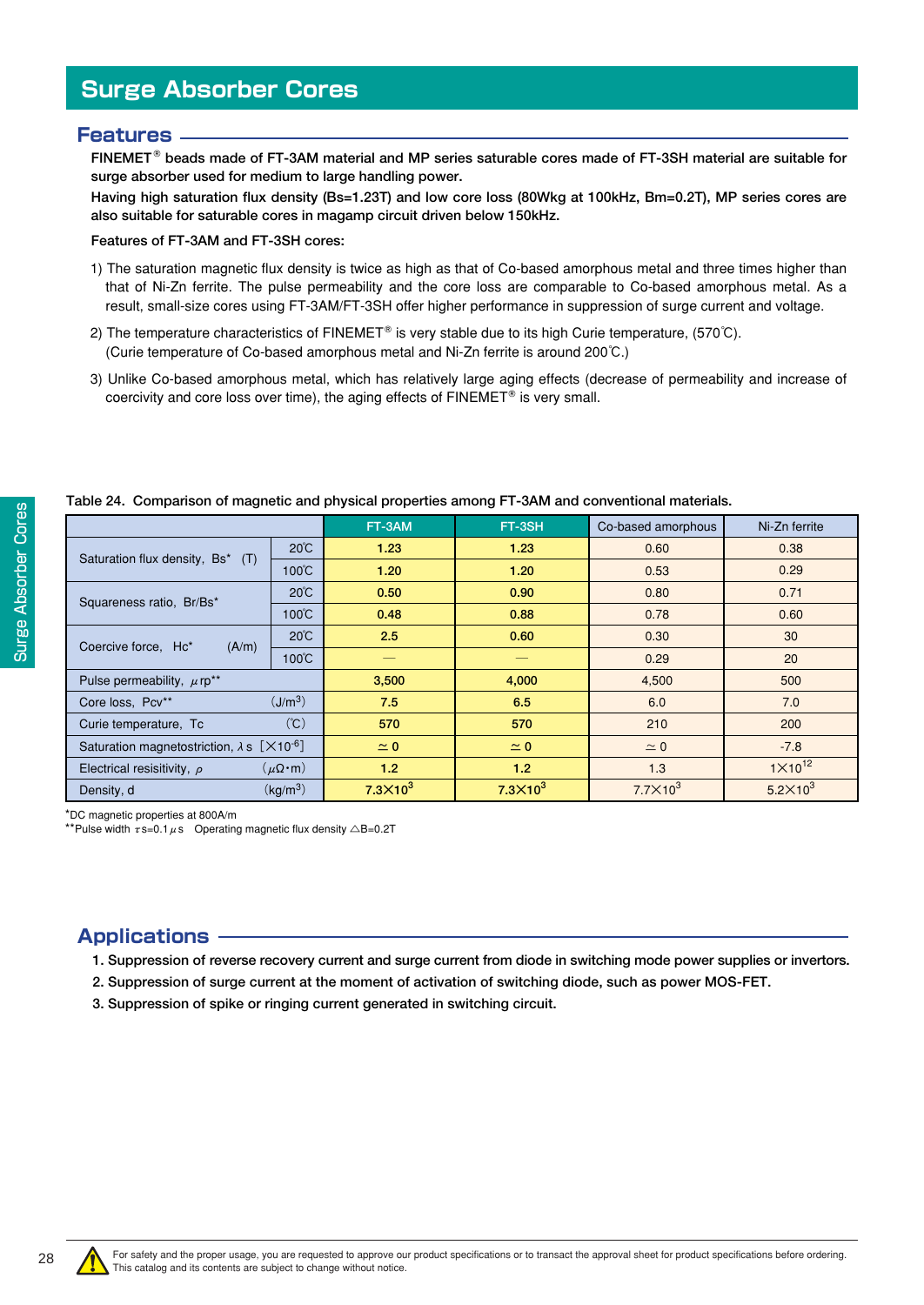## <span id="page-28-0"></span>●FINEMET<sup>®</sup> Beads

**FINEMET Beads made of FT-3AM material are small size bead cores which show excellent performance in suppression of various kinds of surge current, such as surge from a switching diode.**



|              |                  | Finished dimensions (mm) |                                                                                                                                                                                                              |         | $A_{\Theta}$ (mm <sup>2</sup> ) | $L_m$ (mm) | Weight | $2\phi$ s ( $\mu$ Wb) MIN. |     | AL value<br>$\mu$ H/N <sup>2</sup> ) |  |
|--------------|------------------|--------------------------|--------------------------------------------------------------------------------------------------------------------------------------------------------------------------------------------------------------|---------|---------------------------------|------------|--------|----------------------------|-----|--------------------------------------|--|
| Product code | P/N              | А                        | $\frac{1}{1}$<br>120°C<br>$25^{\circ}$ C<br><b>TYP</b><br><b>TYP</b><br>C<br>в<br>5.0 MAX.<br>$1.6$ TYP.<br>2.0<br>2.2<br>1.13<br>7.85<br>0.10<br>7.0 MAX.<br>1.6 TYP.<br>3.4<br>1.88<br>7.85<br>3.6<br>0.16 | 100kHz  |                                 |            |        |                            |     |                                      |  |
| F1AH0432     | FT-3AM B3X*      | 4.0 MAX.                 |                                                                                                                                                                                                              |         |                                 |            |        |                            |     | 2.0 MIN.                             |  |
| F1AH0433     | FT-3AM B3AR $**$ | 4.0 MAX.                 |                                                                                                                                                                                                              |         |                                 |            |        |                            |     | 3.3 MIN.                             |  |
| F1AH0434     | FT-3AM B4AR $**$ | 5.0 MAX.                 | 7.0 MAX.                                                                                                                                                                                                     | .6 TYP. | 3.75                            | 9.42       | 0.34   | 7.3                        | 6.9 | 5.5 MIN.                             |  |

#### **Table 25. Product code, part name and specifications (toroidal core)**

\* PBT

\*\* PPS

・ UL94 V-0 certified resin is used for these core cases.

・ No Ozone Layer Depleting Chemicals are used in these products or in their manufacturing process.

・ Ae: effective cross-section area, Lm: mean magnetic path length



Figure 82. Toroidal core

#### **Table 26. Product code, part name and specifications (lead wire core)**

| Product code | P/N                                | Fineshed dimensions (mm) |   |                                       |             |          |              |            |          | Weight (g) |
|--------------|------------------------------------|--------------------------|---|---------------------------------------|-------------|----------|--------------|------------|----------|------------|
|              |                                    |                          | В |                                       |             |          |              |            |          | TYP.       |
| F1AH0675     | FT-3AM B4ARL-PF                    |                          |   | <b>15.0 MAX. 7.0 REF. 15.0 REF. I</b> | $3.0$ MIN.  | 7.0 MAX. | $5.0 + 1$    | $1.0 \phi$ | 2.0 MAX. | 0.52       |
| F1AH0676     | FT-3AM B4ARLY-PF 5.0 MAX. 7.0 MAX. |                          |   | $\frac{1}{2}$ 3.0 MIN.                | $4.0 \pm 1$ |          | $15.0 \pm 1$ | $1.0\phi$  | 2.8 MAX  | 0.56       |

 $\cdot$  A<sub>e</sub>, L<sub>m</sub>, 2 $\phi$ s, AL value and core case are the same as FT-3AM B4AR.

・ No Ozone Layer Depleting Chemicals are used in these products or in their manufacturing process.

・ These are lead-free products.





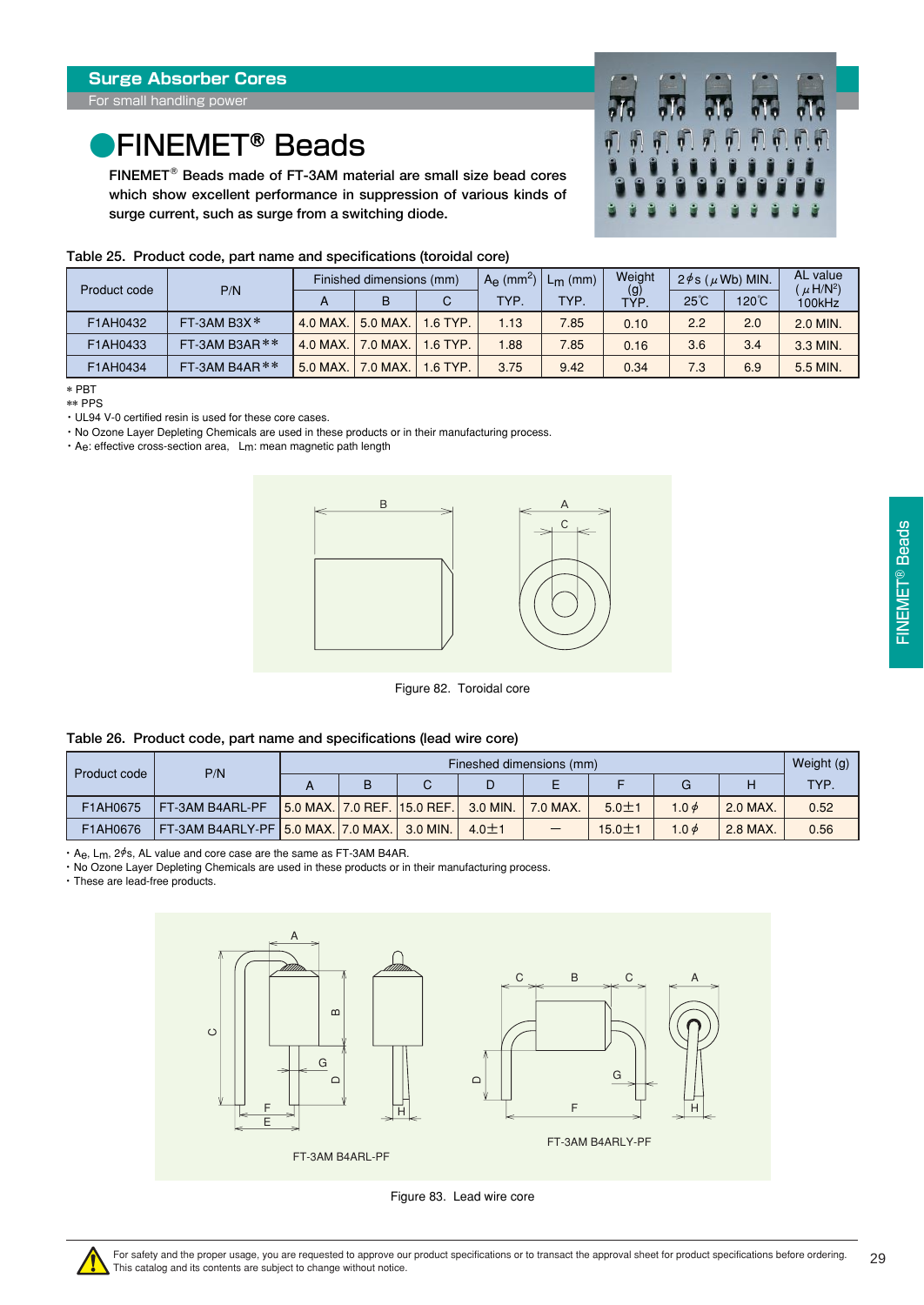<span id="page-29-0"></span>For medium-large handling power

## **Saturable Core MP series**

**FINEMET saturable cores MP series (using FT-3SH material) are suitable for surge absorber for medium to large handling power.** 

**Having high saturation flux density (Bs=1.23T) and low core loss (80W/kg at 100kHz, Bm=0.2T), MP series cores are also suitable for saturable cores in magamp circuit driven below 150kHz.**

#### **Table 27. Standard Specifications**

| Item                        | Specification                                                            |  |  |  |  |  |
|-----------------------------|--------------------------------------------------------------------------|--|--|--|--|--|
| Operating temperature range | $-20^{\circ}$ C – +125 $^{\circ}$ C (including temperature rise of core) |  |  |  |  |  |

#### **Table 28. Product code, part name and specifications**

|                                                                                                                                                                                                                                                                                                                                                                                                  |                                            |                                     | Finished dimensions (mm)                                      |                                            | $A_{\rm e}$<br>(mm <sup>2</sup> )                              | $L_{m}$<br>(mm)                                           | $2 \phi s$                            | Weight                                                        |
|--------------------------------------------------------------------------------------------------------------------------------------------------------------------------------------------------------------------------------------------------------------------------------------------------------------------------------------------------------------------------------------------------|--------------------------------------------|-------------------------------------|---------------------------------------------------------------|--------------------------------------------|----------------------------------------------------------------|-----------------------------------------------------------|---------------------------------------|---------------------------------------------------------------|
| Product code                                                                                                                                                                                                                                                                                                                                                                                     | P/N                                        | A                                   | <sub>B</sub>                                                  | C                                          |                                                                |                                                           | $(\mu$ Wb)                            | (g)                                                           |
|                                                                                                                                                                                                                                                                                                                                                                                                  |                                            | TYP.                                | TYP.                                                          | TYP.                                       | TYP.                                                           | TYP.                                                      | MIN.                                  | TYP.                                                          |
| F1AH0762                                                                                                                                                                                                                                                                                                                                                                                         | MP1006LF3T*                                | 11.4                                | 6.4                                                           | 4.8                                        | 7.6                                                            | 25.4                                                      | 14.9                                  | 1.9                                                           |
| F1AH0763                                                                                                                                                                                                                                                                                                                                                                                         | MP1205LF3T                                 | 13.8                                | 6.6                                                           | 6.8                                        | 6.0                                                            | 31.4                                                      | 11.8                                  | 1.9                                                           |
| $\Gamma$ 1 ALIAZCA<br><b>TELEVISION</b>                                                                                                                                                                                                                                                                                                                                                          | MD1000LE0T<br>IVIL TUVULLUT                | 117<br>$1 - 1$                      | $E - 1$<br>$\overline{\phantom{a}}$                           | 70<br>$\overline{\phantom{a}}$             | $\Lambda$ $\Omega$<br>$\overline{\mathbf{r}}$                  | 250<br>$\overline{\mathsf{v}}\cdot\overline{\mathsf{v}}$  | O <sub>A</sub><br>$\sim$              | $-1$<br>$\mathbf{r}$                                          |
| $F 4$ ALIAZAE<br><b>I I LAN IV LOCA</b>                                                                                                                                                                                                                                                                                                                                                          | MD100ELF0T<br><b>TVIT TUUULI UT</b>        | $\overline{A}$<br><b>TELEVISION</b> | $\sim$ 7<br>$\overline{\mathsf{U} \cdot I}$                   | 70<br>$\overline{1}$ .                     | $\sim$ $\sim$<br>$\overline{\mathsf{v}}.\overline{\mathsf{v}}$ | $\Omega$<br>$U+U$                                         | 440<br>11.0                           | $\sim$ $\sim$<br>$\overline{a}$                               |
| E1AL07CC<br><u>i bi kata wasan san a</u>                                                                                                                                                                                                                                                                                                                                                         | MD140ELE9T<br>in the contract of the state | 4EQ<br>$\overline{\mathbf{v}}$      | $\sim$ 7<br>$\overline{\mathbf{v}}\cdot\mathbf{r}$            | 7 <sub>0</sub><br>$\overline{\phantom{a}}$ | 0 <sub>7</sub><br>$\sim$                                       | 2000<br>$\overline{\mathbf{v}}\cdot\overline{\mathbf{v}}$ | 474<br><b>The Company</b>             | $\Omega$<br>$\overline{\mathbf{v}}\cdot\overline{\mathbf{v}}$ |
| $F$ 4 ALIAZCZ<br><b>TEMPLOT</b>                                                                                                                                                                                                                                                                                                                                                                  | <b>MD4FACULOT</b><br>IVIL IVVVVI VI        | 171<br>$\blacksquare$               | $\Omega$<br>$\overline{\mathbf{v}}\cdot\overline{\mathbf{v}}$ | 70<br>$\overline{1}$ .                     | 4A<br>$1 + .1$                                                 | 00 <sub>0</sub><br>0.0                                    | 000<br>$\overline{C}$                 | $-1$<br>$\overline{\mathbf{v}}$ . $\mathbf{v}$                |
| F1AH0812                                                                                                                                                                                                                                                                                                                                                                                         | MP1605VF3T*                                | 16.7                                | 6.6                                                           | 8.3                                        | 10.0                                                           | 39.3                                                      | 19.6                                  | 3.7                                                           |
| FANIO200<br>$\overline{1}$ $\overline{1}$ $\overline{2}$ $\overline{1}$ $\overline{2}$ $\overline{1}$ $\overline{2}$ $\overline{1}$ $\overline{2}$ $\overline{1}$ $\overline{2}$ $\overline{1}$ $\overline{2}$ $\overline{1}$ $\overline{2}$ $\overline{1}$ $\overline{2}$ $\overline{1}$ $\overline{2}$ $\overline{1}$ $\overline{2}$ $\overline{1}$ $\overline{2}$ $\overline{1}$ $\overline{$ | MD4COOMFOT<br><b>IVIL TUUJVIJI</b>         | 170<br>$\overline{11.0}$            | $E - 4$<br>$\overline{v}$ .                                   | 11 <sub>0</sub><br>$\overline{11.9}$       | $\sqrt{2}$<br>$\overline{\mathbf{r} \cdot \mathbf{v}}$         | $1 - 0$<br>TV.V                                           | $\Omega$<br>$\overline{\mathbf{v}}$ . | $\Omega$<br>$\overline{C}$                                    |
| $E1$ A LIQTEQ<br><b>BELLANDING AND</b>                                                                                                                                                                                                                                                                                                                                                           | MD1005VE0T<br><u>IVIL TEVYVY VIEVI</u>     | 200<br><b>AVIV</b>                  | $\sim$ $\circ$<br>$\overline{\mathbf{v}}$                     | 100<br><b>TVIV</b>                         | 11 <sub>A</sub><br><b>State State</b>                          | $AO$ $O$<br><b>TVRV</b>                                   | 22A<br><b>CONTRACTOR</b>              | F F<br>$\sim$ $\sim$                                          |
| F1AH0770                                                                                                                                                                                                                                                                                                                                                                                         | MP1903VF3T                                 | 21.2                                | 5.1                                                           | 11.0                                       | 8.6                                                            | 50.0                                                      | 16.9                                  | 4.3                                                           |
| $F \leftarrow A \cup A \cup B$<br><b>TERM IV/AL</b>                                                                                                                                                                                                                                                                                                                                              | MD4000VLDOT<br><b>TVILLYVVVI VI</b>        | $0 + 0$<br>C1.6                     | $\Omega$<br>$\overline{\mathbf{u}}\cdot\overline{\mathbf{v}}$ | $\overline{110}$<br>$\overline{11.0}$      | 10 <sub>0</sub><br>10.5                                        | 10 <sub>0</sub><br>40.0                                   | 000<br>$UU \cdot C$                   | $\overline{\phantom{a}}$<br>7.0                               |
| F1AH0772                                                                                                                                                                                                                                                                                                                                                                                         | MP2303VF3T                                 | 24.9                                | 5.1                                                           | 14.9                                       | 8.5                                                            | 61.9                                                      | 16.7                                  | 5.3                                                           |
| F1AH0773                                                                                                                                                                                                                                                                                                                                                                                         | MP2705VF3T                                 | 29.5                                | 6.7                                                           | 14.8                                       | 21.6                                                           | 68.9                                                      | 42.5                                  | 10.0                                                          |
| F1AH0774                                                                                                                                                                                                                                                                                                                                                                                         | MP3210VF3T                                 | 35.0                                | 11.5                                                          | 19.9                                       | 40.7                                                           | 85.8                                                      | 80.0                                  | 27.0                                                          |

・ No Ozone Layer Depleting Chemicals are used in these products or in their manufacturing process.

・ Ae: effective cross-section area, Lm: mean magnetic path length, 2φs: total magnetic flux(2×Bs×Ae)



\*PBT resin is used for core cases of MP1006LF3T and MP1605VF3T.



<u>. . . . 0 0 0 0 0 0</u>

3333333

Figure 84. MP series core



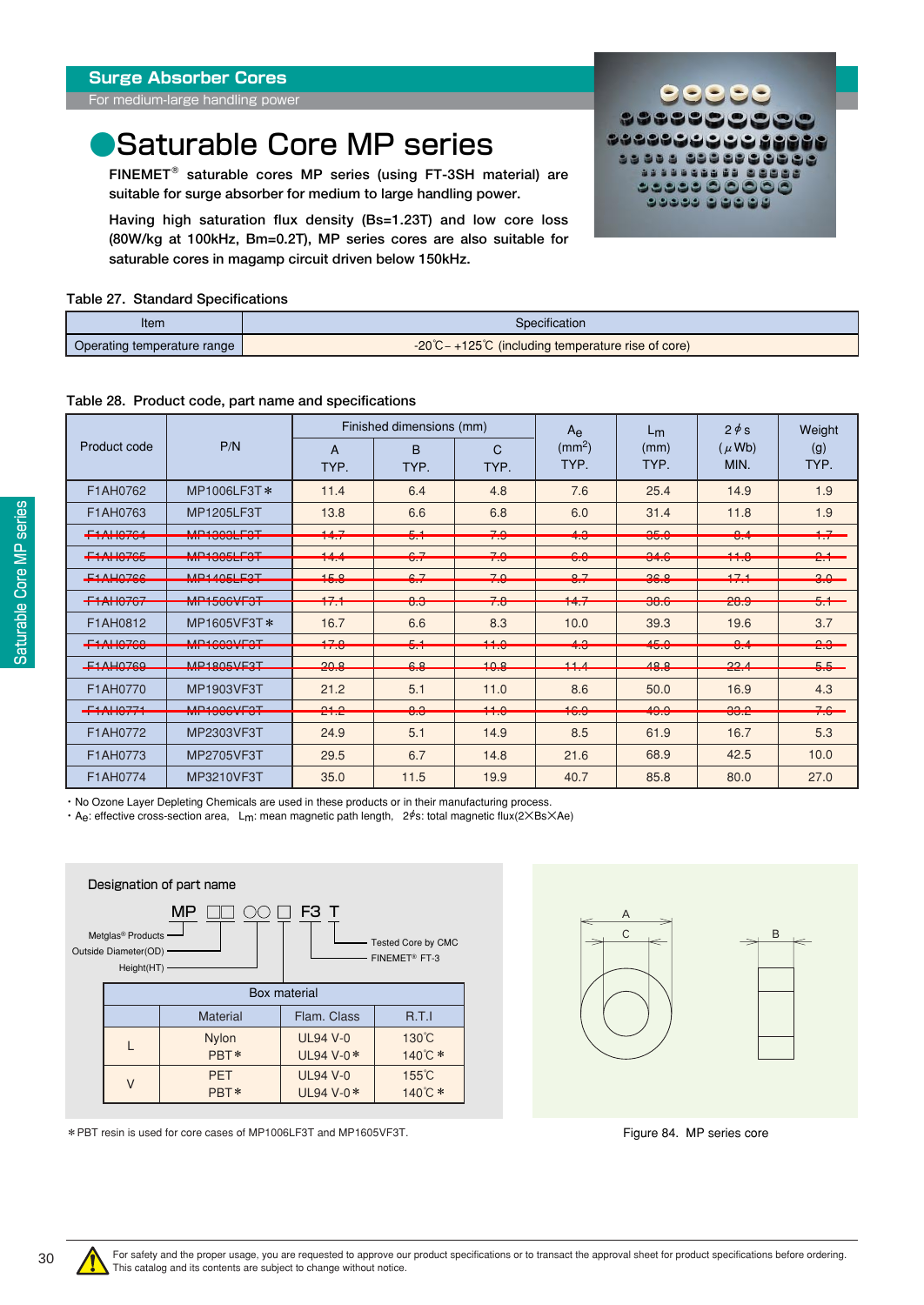## @Hitachi Metals, Ltd.

http://www.hitachi-metals.co.jp

#### **Information System Components Company Head office**

2-1 Shibaura 1-chome, Seavans North Bldg. Minato-ku, Tokyo 105-8614, Japan Tel:+81-3-5765-4058 Fax:+81-3-5765-8319

#### **Kansai Sales Office**

5-29 Kitahama 3-chome, Nissei Yodoyabashi building Chuo-ku, Osaka 541-0041, Japan Tel:+81-6-6203-9751 Fax:+81-6-6222-3414

#### **Chubu-Tokai Sales Office**

13-19 Nishiki 2-chome, Takisada building, Naka-ku Nagoya-shi, Aichi, 460-0003, Japan Tel:+81-52-220-7470 Fax:+81-52-220-7486

#### **@Hitachi Metals America, Ltd. Chicago Office**

2101 S. Arlington Heights Road Suite 116 Arlington Heights, IL 60005-4142 Tel:847-364-7200 Fax:847-364-7279

#### **@Hitachi Metals Europe GmbH Head Office**

Immermannstrasse 14-16, 40210 Duesseldorf, Germany Tel:+49-211-16009-67 Fax:+49-211-16009-30

#### **Milano Office**

Milano S-Felice Torre 7, Segrate 20090, Milano, Italy Tel: +39-02-7530188/7532613/7533782

#### **London Office**

Whitebrook Park, Lower Cookham Road, Maidenhead, Berkshire SL6 8YA, United Kingdom Tel:+44-1628-585534

#### **@Hitachi Metals Singapore Pte. Ltd.**

12 Gul Avenue, Singapore 629656 Tel:+65-6861-7711 Fax:+65-6861-9554

### **@Hitachi Metals (Thailand) Ltd.**

#### **Bangkok Branch**

Unit 13B, 13th Floor, Ploenchit Tower, 898 Ploenchit Road, Lumpini, Pathumwan, Bangkok 10330, Thailand Tel:+66-2-263-0889~0890 Fax:+66-2-263-0891

### **@Hitachi Metals Hong Kong Ltd.**

Units 2212-14, 22/F., Miramar Tower, 132 Nathan Road, Tsimshatsui, Kowloon, Hong Kong Tel:+852-2724-4183 Fax:+852-2311-2095

• The contact addresses above are current as of November 2010 but are subject to change without notice. If your telephone call and/or fax cannot get through, please contact us

as follows: • Hitachi Metals, Ltd. Corporate Communications Group. Tel : +81-3-5765-4076 Fax : +81-3-5765-8312 E-mail : hmcc@hitachi-metals.co.jp

### A NOTICES

- **1. When designing a component using this product and applying the designed components in any system, use this product only in the guaranteed range specified by Hitachi Metals, Ltd. Do not use the product beyond guaranteed values specified by Hitachi Metals, Ltd. Hitachi Metals, Ltd. will not be responsible for any damage or accident when this product is used beyond guaranteed values specified by Hitachi Metals, Ltd. Even when the product is used within the specification given by Hitachi Metals, take appropriate measures for system, such as failsafe, to avoid any accident resulting in any bodily injury and/or property damage. It is the responsibility of a user to take such measures.**
- **2. This product is designed to be used for general electronic devises (e.g. office machinery, communication devices, measurement devices, household appliances, etc.). Performance and safety of this product for applications in the special fields which require particularly high reliability and quality, and whose application is potentially life threatening or could lead to physical harm in the event of malfunction is not confirmed. Such fields may include: space science, aviation, nuclear energy, combustion control, transportation, safety devices and medical equipment. Be sure to examine the performance and safety when the product is used for these applications, and take appropriate measures for system, such as failsafe, to avoid any accident resulting in any bodily injury and/or property damage. It is the responsibility of a user to take such measures.**
- **3. Take appropriate measures, such as using an overvoltage protective device to prevent high voltage surge from being applied to the product if direct lightning surge, inductive lightning surge, switching surge, etc. is likely to applied to this product. This product may deteriorate in function when high-voltage surge is applied. It is the responsibility of a user to take such measures.**
- **4. Do not use this product in devices under massive radiation, such as neutron rays. This product is not a radiation-proof and may result in deterioration of this product.**
- **5. In no event shall Hitachi Metals, Ltd. be responsible for any claim, loss or damages caused by defect in design by user.**
- **6. The products and their specifications are subject to change without notice. Please check the latest catalog, technical documents or specifications before your final design, procurement or use of the products.**
- **7. No warranty, right or license in connection with any patent, trademark, copyright, or any other intellectual property right shall be, expressly or impliedly, given or granted to any party by Hitachi Metals, Ltd. under this catalog.**
- **8. Please contact Soft Magnetic Materials Company, Hitachi Metals, Ltd., for any inquiry.**

Do not duplicate any part of this catalog without written permission from Hitachi Metals, Ltd.

Catalog No. **HL-FM4-I**